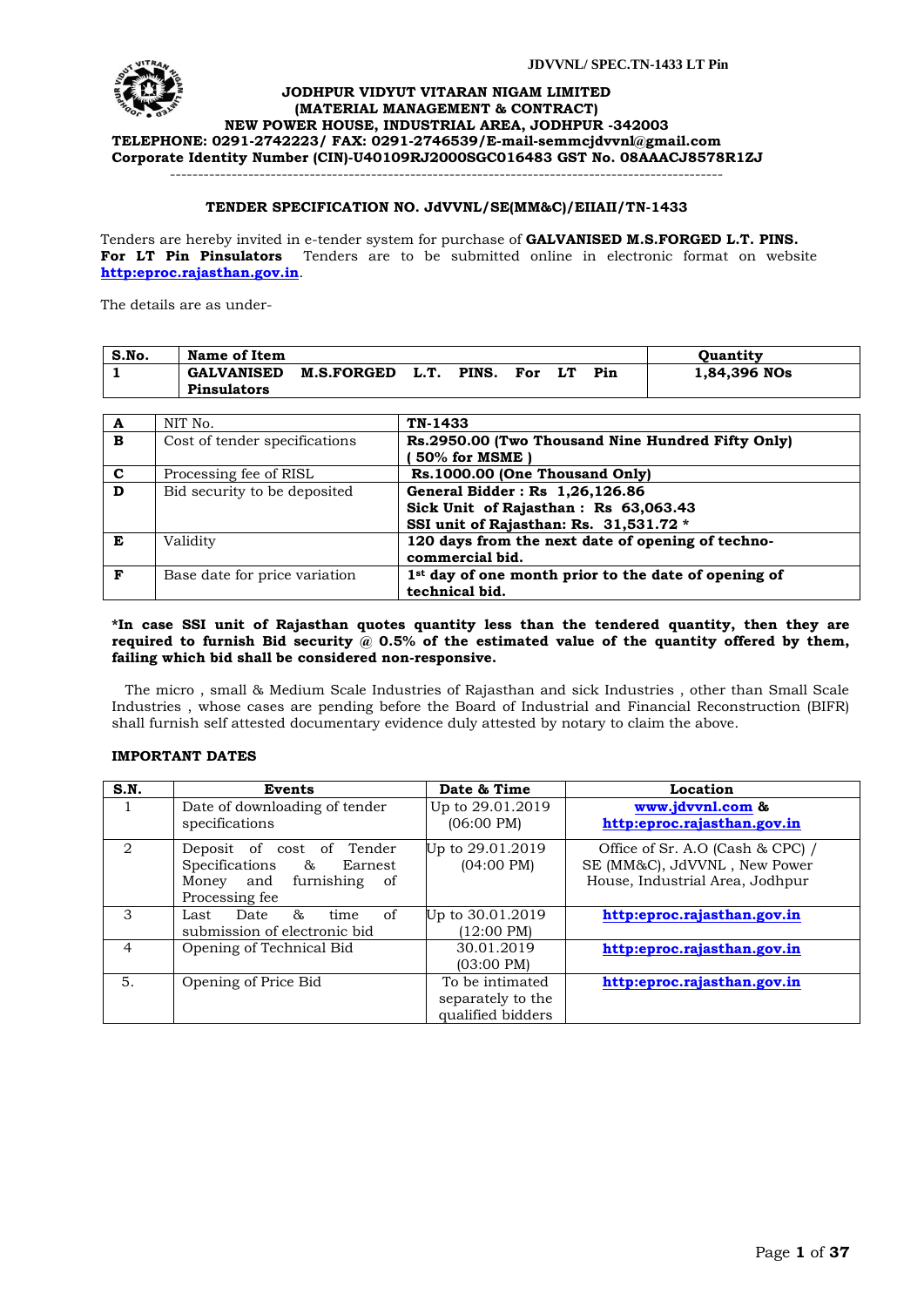|                | Шрек                                                      |                                 |
|----------------|-----------------------------------------------------------|---------------------------------|
| Section-I      | Instructions to bidders                                   | For e-Tendering                 |
| Section-II     | General Conditions of Contract                            |                                 |
| Section-III    | Technical Specification for GALVANISED M.S.FORGED         |                                 |
|                | L.T. PINS.                                                |                                 |
| Schedule-I     | Schedule of Requirement                                   |                                 |
| Schedule-II    | Price Variation                                           |                                 |
| Schedule-III   | Details of Standards                                      |                                 |
| Schedule-III A | Pre Qualification Requirement (PQR)                       |                                 |
| Schedule-III B | Performa for Bank Guarantee in lieu of Type Test          |                                 |
| Schedule-IV    | <b>BOQ</b> (Price Schedule)                               | To be submitted on line         |
| Schedule-IVA   | Details of tendered quantity, quantity offered along      | The bidder is required to       |
|                | with justification with reference to qualifying           | justify quantity offered as per |
|                | Requirement.                                              | qualifying requirement.         |
| Schedule V     | Departure from Guaranteed Technical Particulars           |                                 |
| Schedule VA    | Guaranteed Technical Particulars For<br><b>GALVANISED</b> |                                 |
|                | M.S.FORGED L.T. PINS.                                     |                                 |
| Schedule VI A  | Departure from the requirement of Technical               |                                 |
|                | Specification.                                            |                                 |
| Schedule VI B  | Departure from commercial terms & conditions of           |                                 |
|                | specification                                             |                                 |
| Schedule VII   | List of Past Supplies                                     |                                 |
| Schedule VII A | C.A. Certificate for Quantity Justification.              |                                 |
| Schedule VIII  | Delivery schedule.                                        |                                 |
| Schedule IX    | List of equipment & technical hands available with the    |                                 |
|                | biding firm.                                              |                                 |
| Schedule X     | Format of Affidavit for Rajasthan MSME                    |                                 |
| General        | Amendments in ITB & GCC                                   |                                 |
| Appendix-A     | Performa for Bank Guarantee in lieu of Bid Security       |                                 |
| Appendix-B     | Important Instruction, Annexure-A, Annexure-I,            |                                 |
|                | <b>Annexure-II</b>                                        |                                 |

**INDEX**

1.Tender documents will be made available on e-Tendering portal [www.eproc.rajasthan.gov.in](http://www.eproc.rajasthan.gov.in/) The bidders, in their own interest are requested to read very carefully the tender document before submitting the bid only through online on website [www.eproc.rajasthan.gov.in](http://www.eproc.rajasthan.gov.in/) . The bidders can download bid up to 04:00 p.m. one day prior to schedule date of opening of respective bid mentioned above documents and submit their bids online up to 12:00 p.m. on schedule of respective bid mentioned above.

2. Eligible bidders should submit their bid well in advance instead of waiting till last date JdVVNL will not be responsible for non-submission of bids due to any website related problems.

- 3.The cost of Tender specification **Rs. 2950/-** (Non-Refundable) to be paid by Demand Draft in Favour of the Sr. Accounts officer(Cash & CPC), JdVVNL, Jodhpur and tender processing fees Rs. **1000/-** shall be payable by demand draft in favour of The Managing Director RISL, Jaipur ( Non- Refundable). The bidders are required to deposit all these payments in the office of the SE(MM&C), JdVVNL, Jodhpur up to 4.00 PM one day prior to date of tendering otherwise their bids are liable to be rejected.
- 4.The Bid Security amount (as applicable) to be paid by demand draft/banker"s cheque in favour of SR.AO(CASH & CPC), JDVVNL, Jodhpur (Payable at jodhpur) 342003 **up to 4.00 p.m upto one WORKING day prior to schedule date of opening** of respective bid or Bank guarantee, in specified format, of a scheduled bank in favour of superintending Engineer (MM&C), JDVVNL, Jodhpur **up to 4.00 p.m. up to one WORKING day prior to schedule date of opening** of respective bid and obtain a receipt/acknowledgement thereof. No other mode of deposit shall be accepted. At the time of depositing the Bid Security amount or Bank Guarantee, the bidder shall also furnish self attested and duly attested by Notary, the documentary evidence of SSI unit of Rajasthan or of sick unit (as applicable). Along with affidavit as per schedule X on non-judicial stamp of Rs. 100.

The Bank Guarantee against Bid Security be issued by Nationalized / Scheduled Bank. The same may be accepted after confirmation by issuing Bank. If any Bid Security Bank Guarantee is not in proper format / not confirmed by the issuing Bank the same would not be accepted and the bidder would be immediately sorted out from bid process. .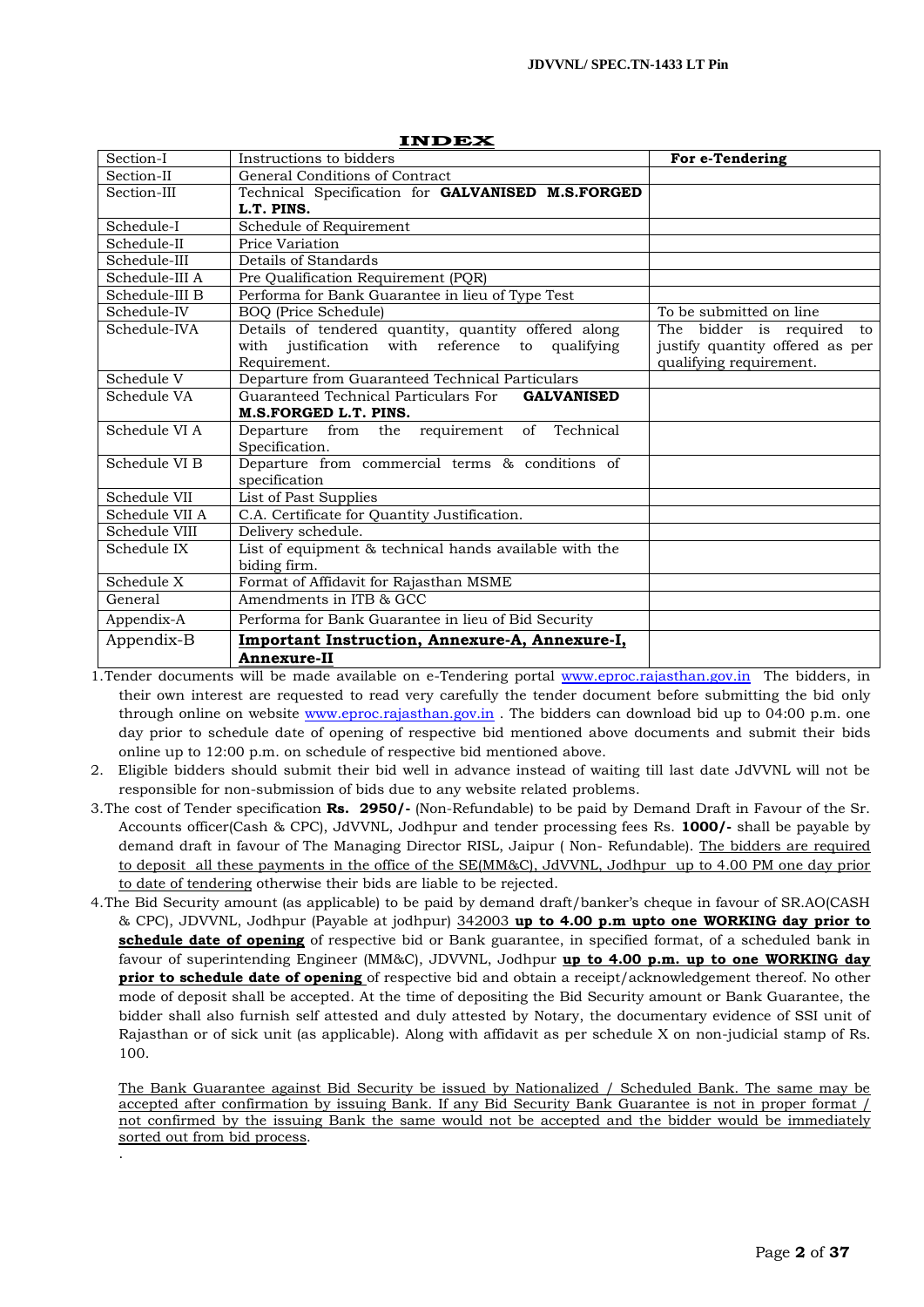#### **SECTION - III**

#### **TECHCHNICAL SPECIFICATION FOR GALVANISED M.S FORGED L.T.PINS FOR USE ON L. T. DISTRIBUTION OVERHEAD POWER LINES UNDER TN-1433.**

#### **1.0 SCOPE** :

**1.1** This specification provides for the design, manufacture, inspection and testing before despatch, supply and delivery of Galvanised M.S. Forged L.T. Pins specified herein for their satisfactory use & operation on various distribution overhead power lines of the State.

**1.2** It is not the intent to specify completely herein all the details of the design and construction of equipment. However, the equipment shall conform in all respect to high standards of engineering, design and workmanship and shall be capable of performing in continuous commercial operation up to the bidder's guarantee, in a manner acceptable to the purchaser, who will interpret the meanings of drawings and specification and shall have the power to reject any work or material which in his judgment is not in accordance therewith. The offered equipment shall be complete with all components necessary for their effective and trouble free operation. Such components shall be deemed to be within the scope of bidder's supply irrespective of whether those are specifically brought out in this specification and / or the commercial order or not.

#### 2**.0 CLIMATIC CONDITIONS** :

 The pins and Hardware fittings shall be suitable for being installed directly in air with power conductors L.T. single circuit/double circuit overhead distribution lines. These items, therefore, shall be suitable for satisfactory operation under the tropical climatic conditions listed below :

|              | Location                                | In the state of Rajasthan |
|--------------|-----------------------------------------|---------------------------|
| $\mathbf{i}$ | Maximum ambient air Temperature (deg.C) | 50                        |
| ii)          | Maximum Temperature attainable to an    | 60                        |
|              | object exposed to sun (deg.C)           |                           |
| iii)         | Minimum Ambient air Temperature (deg.C) | $(-) 5.0$                 |
| iv)          | Average daily ambient air Temperature   | 40.0                      |
|              | $(\text{deg.C})$                        |                           |
| $\mathbf{v}$ | Maximum relative humidity (%)           | 100                       |
| vi)          | Average rainfall per annum (mm)         | 100-1000                  |
| vii)         | Average Number of rainy days per Annum  | 70                        |
| viii)        | Maximum altitude above mean sea level   | 1000                      |
|              | (meters)                                |                           |
| ix)          | Isoceraunic level (Days/Annum)          | 40                        |
| x)           | Maximum wind pressure (Kg/sq.m.)        | 195                       |
| xiil         | Seismic level                           | $0.33$ g                  |

#### **3.0 PRINCIPAL PARAMETERS** :

The material shall conform to the following specific parameters :

| S.No. | Item                 | Specification            |
|-------|----------------------|--------------------------|
|       | Type of Installation | Outdoor                  |
| 2.    | System Voltage       | 415 Volt $(+10\%,-15\%)$ |
| 3.    | System frequency     | 50 Hz, $+5\%$            |
|       | Number of phases     | Three                    |
| 5.    | System of earthing   | Solidly grounded.        |

#### **4.0 DETAILS OF ITEMS** :

The Galvanaised M.S. forged L.T. Pins shall be suitable for use on single phase/three phase, 230/440 Volts overhead distribution lines in a moderately polluted atmosphere.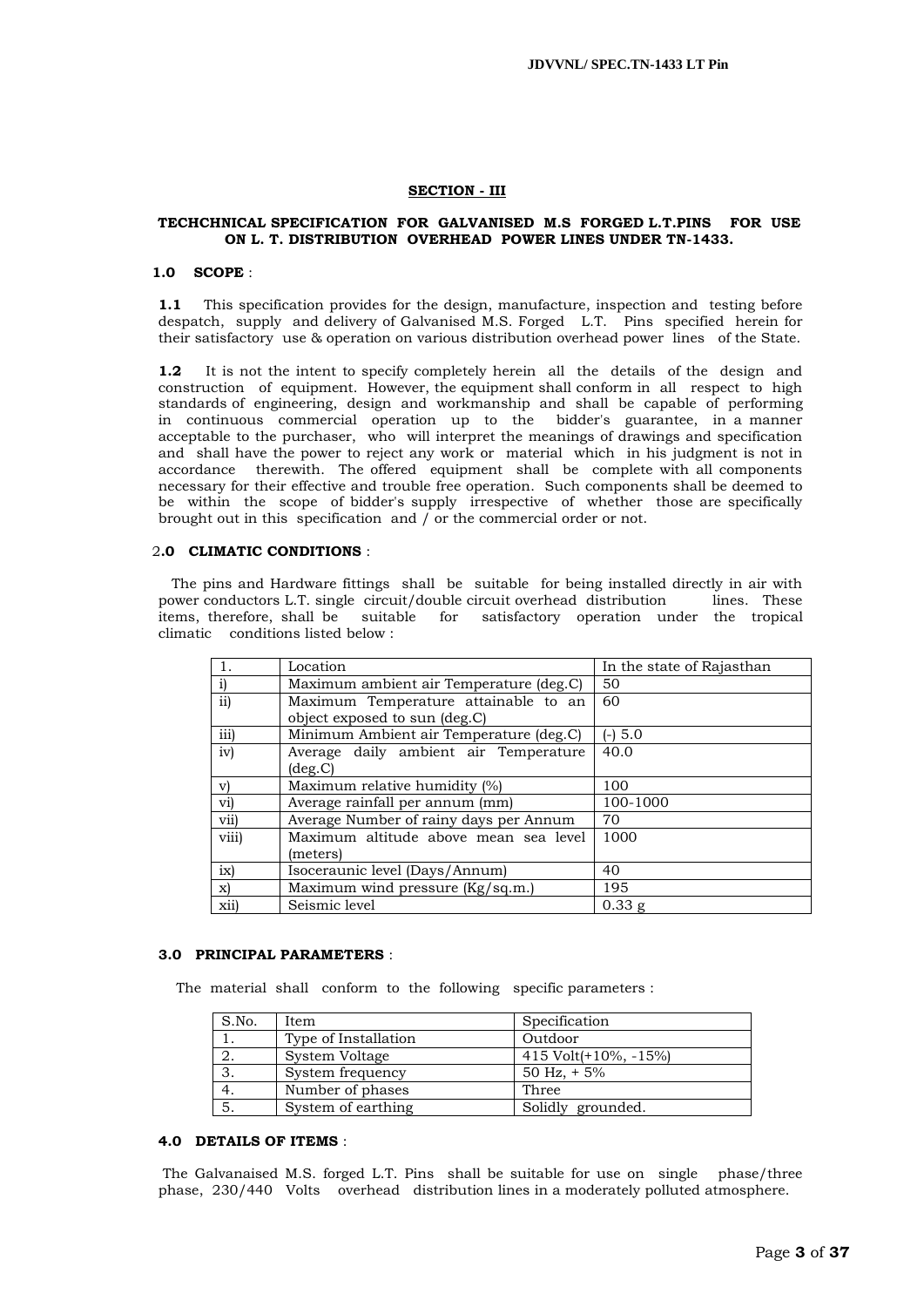#### **5.0 GENERAL TECHNICAL REQUIREMENTS** :

#### **5.1 GALVANISED M.S. FORGED L.T. PINS** :

**5.1.1** The M.S. Forged L.T. Pins suitable for L.T.Pin insulators shall comply in all respect, herein otherwise stated, with figure 2 of IS:7935/1975 (latest amended). The Pins shall be of steel complying with class 2 of IS:2004/1970 (latest amended). The pins shall be of good finish, free from flaws and other defects. The finishng of collar shall be such that sharp angle between the collar and shank is avoided.

**5.1.2** DIMENSIONS : The L.T. Pins for supply under this specification shall conform to figure 2 of IS:7935/1975 (latest amended) and shall have the following dimensions:

| S.No. | Item                           | Dimensions                        |
|-------|--------------------------------|-----------------------------------|
|       | Length of Pin                  | $260$ mm                          |
| i)    | Shank length                   | $125 \text{ mm}$                  |
| ii)   | Stalk length                   | 135 mm                            |
| 2.    | Thickness of stalk collar      | $5 \text{ mm}$                    |
| 3.    | Diameter of stalk              |                                   |
| i)    | Diameter of stalk              | $16 \text{ mm}$                   |
| ii)   | Diameter of collar             | 32 mm                             |
| 4.    | Diameter of shank              | $16 \text{ mm}$                   |
| 5.    | Length of threads              |                                   |
| i)    | on stalk                       | $32 \text{ mm} + 3 \text{ mm}$    |
| ii)   | on shank                       | 75 mm                             |
| 6.    | Thickness of nut(M-16)         |                                   |
| i)    | Maximum                        | 15.9 mm                           |
| ii)   | Minimum                        | 14.1 mm                           |
| 7.    | Spring washer thickness (M-16) | $3.5 \text{ mm} + 0.2 \text{ mm}$ |
| 8.    | Weight of L.T.Pin (Approx.)    | $0.425$ Kg. $\pm$ 2% Tolerence    |

**5.1.3 THREADS** : Threads of L.T. pins shall be matching with L.T. Pin Insulators conforming to IS:1445/1977 ( latest amended) and shall be checked by means of gauges.

**5.1.4 HEXAGONAL NUTS** : Hexagonal Nuts of M-16 size shall be used & shall conform to IS:1363(Part-3):1992 (latest amended). The nuts shall be made of material conforming to class 4.8 of IS:1367 (Latest amended) with regard to its mechanical properties. The thickness of the hexagon nuts shall be in accordance with IS:1363 (Pt- $3$ )/1984 (Latest amended). The screw threads on the shank and the nut shall be as prescribed in IS:4218 (Pt-6)/1978 (Latest amended).

**5.1.5 SPRING WASHERS** : Spring washers of 3.5 mm thickness of M-16 size shall be used which should conform to IS:3063:1994 (Latest amended).

**5.1.6 FAILING LOAD** : The minimum failing load of L.T. Pins shall be 2.0 KN.

**5.1.7 GALVANISATION**: The L.T.Pins shall be hot dip galvanised. The galvanisation of Pins shall conform to IS:2633/1986 (latest amended). The threads of nuts shall be cut after galvanisation and shall be well oiled or greased. Small parts like nuts and spring washers etc. may be electro-galvanised in accordance with IS:1573/1986 (latest amended).

#### **6.0 TESTS** :

**6.1 TEST BEFORE DESPATCH**: The Galvanised M.S.Forged L.T. pins be subjected at manufacturer"s works before despatch, to the tests mentioned here-under as per IS: 7935/1975 (latest amended).

#### **6.1.1 ROUTINE TESTS :**

 The following tests shall be conducted on each unit by the bidder at his works as per relevant standard - IS:7935/1975 (latest amended) :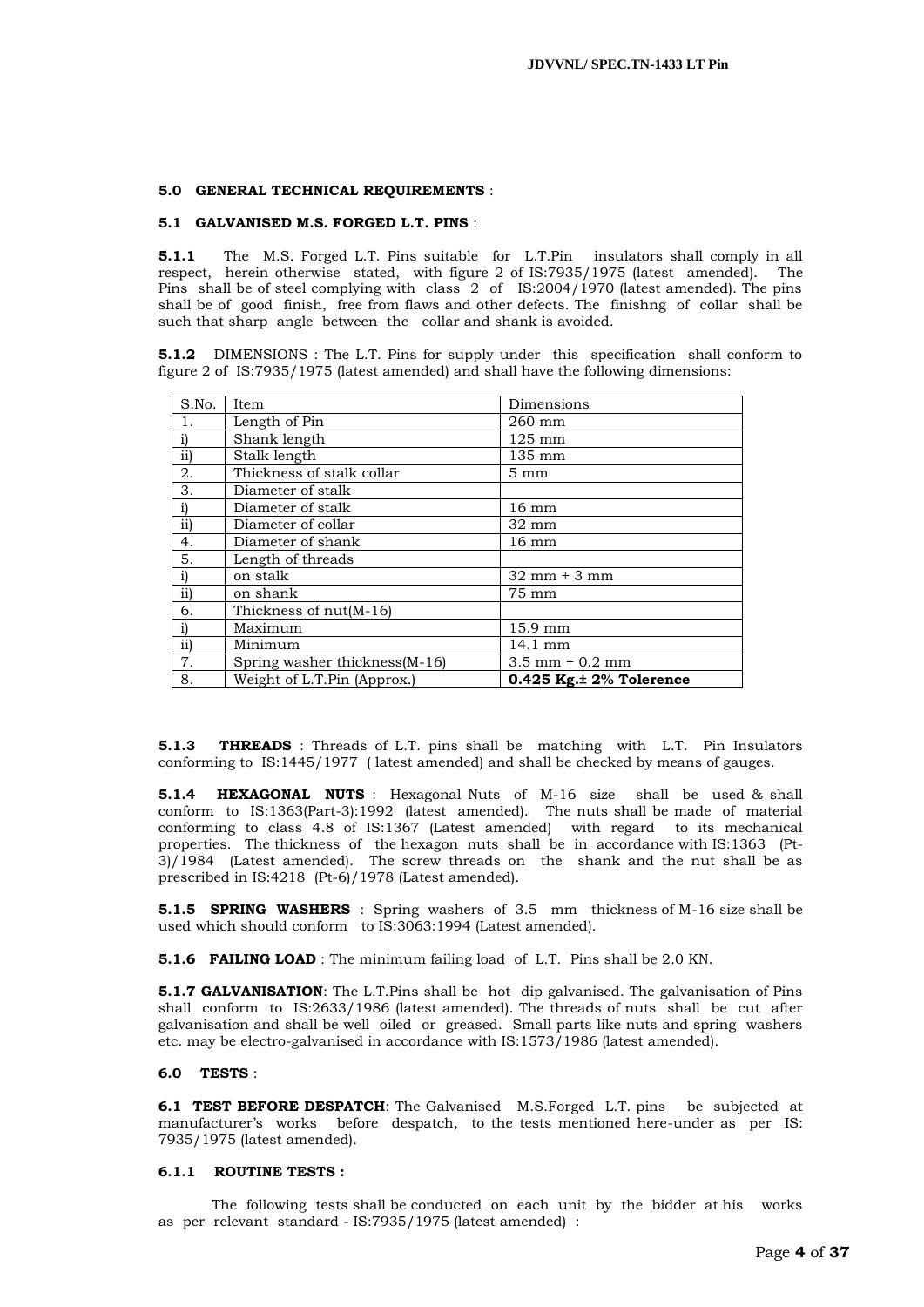a) Visual Examination ( Clause-4.4)

#### **6.1.2 ACCEPTANCE TESTS** :

 The following tests shall be conducted on samples taken at random from a lot as per relevant standard, IS:7935/1975 (latest amended) in presence of purchaser's representative :

- a) Checking of threads on heads (Clause 4.6 )
- b) Galvanizing / Electroplating test (Clause 4.7)
- c) Verification of dimensions (Clause 4.5)
- d) Mechanical Strength Test (Clause 4.8)

# **6.2 TYPE TESTS**

a) The bidder shall furnish valid and authenticated type test certificate from a Govt. approved/ a Govt. recognized/ NABL accredited laboratory/ ILAC i.e. International Laboratory Accredited laboratory / ILAC i.e International Laboratory Accrediation Cooperation ( In case of foreign laboratory) . Such type test certificates should not be older than **five years** as on the date of bid opening. For this purpose date of conduction Type Test(s) will be considered.

b) The type test certificates by in house laboratory of biding firm even if it is a Govt approved/ Govt recognized/ NABL accredited/ ILAC accredited,shall not be accepted, in case of their own bid. This will not apply if biding firm is Govt. Company/ Public Sector Undertaking.

c) The bidder should furnish documentary evidence in support of the laboratory whose type test have been furnished, that the said laboratory is a Govt/ a Govt. approved/ a Govt. recognized/ NABL accredited laboratory/ ILAC accredited ( in case of foreign laboratory)

d) The type test certificates shall be furnished either in original or duly attested by notary.

e) The bids of only those bidders shall be considered to be meeting the type test criteria who furnishes complete type test certificates with the bid as per above provision.

f) However, in the following cases the bid of the bidder may be considered meeting the type test criteria if the bidder furnishes an undertaking stating that valid type test certificates from a Govt/ a Govt. approved/ a Govt. recognized/ NABL accredited laboratory/ ILAC accredited shall be furnished from first lot (without asking for any delivery extension) along with Bank Guarantee, with the technical bid from a Nationalized/ Scheduled Bank in prescribed proforma at Schedule-III B or DD/ Pay order amounting amounting value as detailed below. The initial validity of BG shall be 9 months with claim period of 3 months in addition

| Amount of Bank Guarantee in lieu of type test                  |  |  |  |  |
|----------------------------------------------------------------|--|--|--|--|
| For Outside Rajasthan based firms<br>For Rajasthan based firms |  |  |  |  |
| Rs. 37,500/-<br>$Rs. 1,50,000/-$                               |  |  |  |  |

i) Where a new Rajasthan based firm is participating & is technically competent.

ii) Where one or more type test(s) is/ are older than 05 years.

iii) Where Rajasthan/outside Rajasthan firm furnishes requisite type test reports of higher rating material

**6.2.1** The following shall constitute the type tests which are to be conducted on at least three units of each rating as per standard IS:7935/1975 (Latest amended) and other relevant standards :-

- a) Visual examination test (Clause 4.4).
- b) Verification of dimensions (Clause 4.5)
- c) Checking of threads on heads ( clause 4.6)
- d) Galvanising/electroplating test (Clause 4.7)
- e) Mechanical strength tests (Clause 4.8) (for pins only)

**6.2.2** However, the purchaser reserves the right to demand repetition of some or all the type tests in presence of purchaser's representative. For this purpose, the bidder should indicate unit rates for carrying out such type tests. These test charges shall not be taken into consideration for bid evaluation.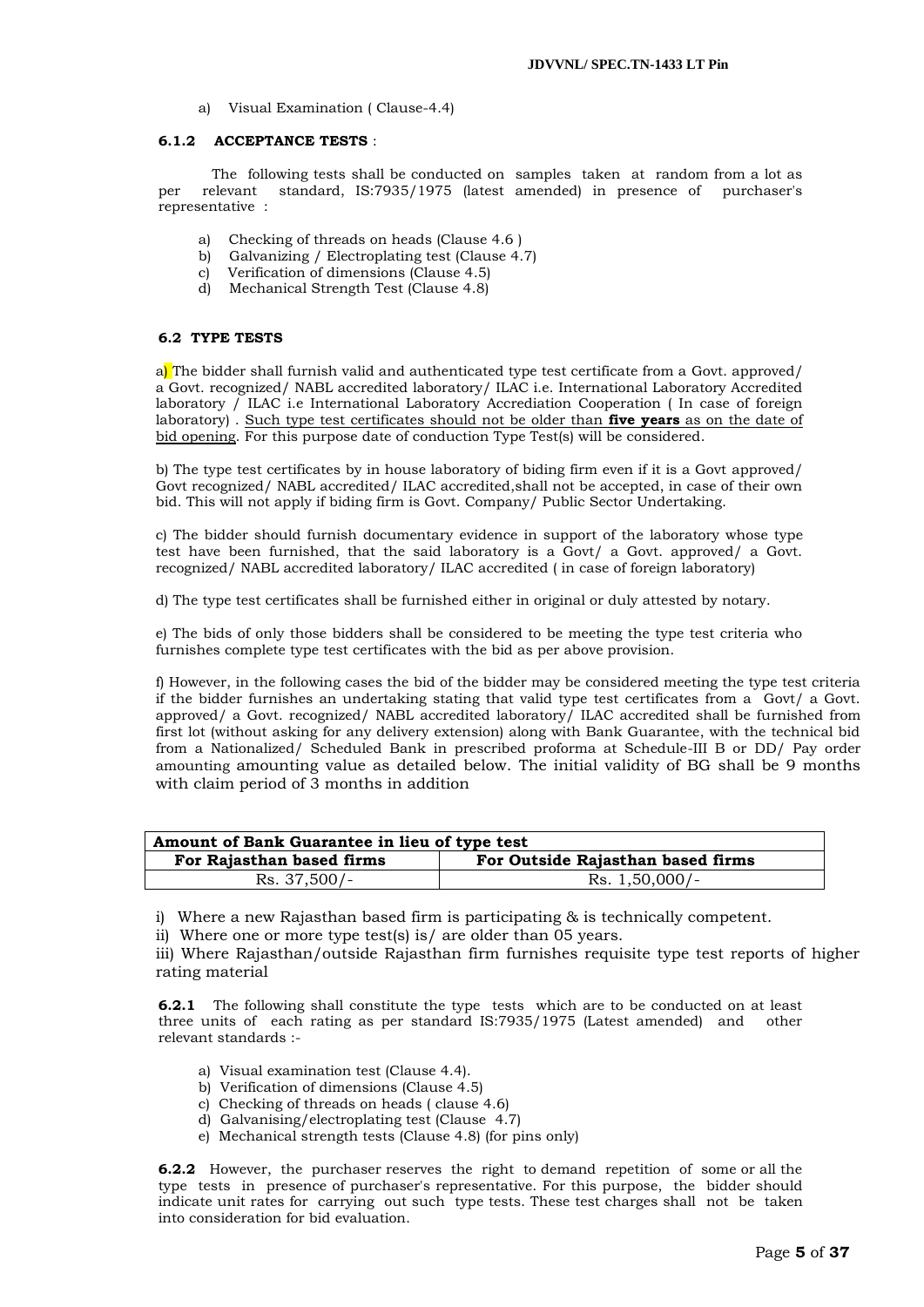#### **6.3 SAMPLING** : As per IS:7935/1975 (latest amended)

**6.4 TOLERANCE ON TEST RESULTS** : The tolerance for dimensions when not indicated in the drawing i.e. fig. 2 & 3 of IS:7935/1975 (Latest amended) for L.T.Pins shall be + 5% except on collar thickness of L.T. pins for which tolerance is allowed upto 2 mm on plus side and 0.5 mm on minus side.

#### **6.5 TEST AT SITE**:

 The purchaser reserves the right to conduct all tests on Galvanised M.S.Forged L.T. Pins after arrival at site / store and the contractor shall guarantee test certificate figures under actual service conditions.

#### **6.6 TESTING FACILITIES**:

 The bidder must indicate clearly about the various testing facilities for the acceptance tests as well as routine tests as per relevant ISS as are available at their works. In case no testing facilities are available at the bidder's works, particulars of the place where such testing is proposed to be conducted during the course of inspection must be indicated.

#### **7.0 INSPECTION**

**7.1** All the tests as mentioned at Clause 6.1.1 & 6.1.2 for pre-despatch inspection shall be made at the place of manufacturer unless otherwise especially agreed upon by the bidder and purchaser at the time of purchase. The bidder shall afford the inspection officer(s) representing the purchaser all reasonable facilities without charges, to satisfy him that the material is being furnished in accordance with this specification. The purchaser has the right to have the tests carried out at his own cost by an independent agency whenever there is a dispute regarding the quality of supply.

**7.2** The Inspection may also be carried out by the purchaser at any stage of manufacture/ before despatch as per relevant standard.

**7.3** Inspection and acceptance of any material under the specification by the purchaser, shall not relieve the bidder of his obligation of furnishing material in accordance with the specification and shall not prevent subsequent rejection if the material is found to be defective. The Bidder shall keep the purchaser informed in advance, about manufacturing programme so that arrangements can be made for inspection.

**7.4** The purchaser reserves the right to insist for witnessing the acceptance/ routine testings of the bought out items.

**7.5** The Bidder shall give 15 days advance intimation to enable the purchaser to depute his representative for witnessing the acceptance and routine tests. The inspection charges would be to the purchaser's account.

#### **8.0 DOCUMENTATION** :

**8.1** The Bidder shall furnish full description and illustrated catalogues of material offered alongwith the bid.

**8.2** The Bidder shall also furnish alongwith the bid the outline drawing of L.T. Pins as per reference fig. of relevant ISS.

### **8.3 TEST REPORTS** :

**8.3.1** Two sets of type test reports duly approved by the purchaser shall be submitted by the supplier for distribution before commencement of supply. Adequate copies of acceptance & routine test certificate, duly approved by the purchaser shall accompany the dispatched consignment.

**8.3.2** All records of routine test reports shall be maintained by the Supplier at his works for periodic inspection by the Purchaser.

**8.3.3** All test reports of tests conducted during manufacture shall be maintained by the Supplier. These shall be produced for verification as and when requested for by the Purchaser.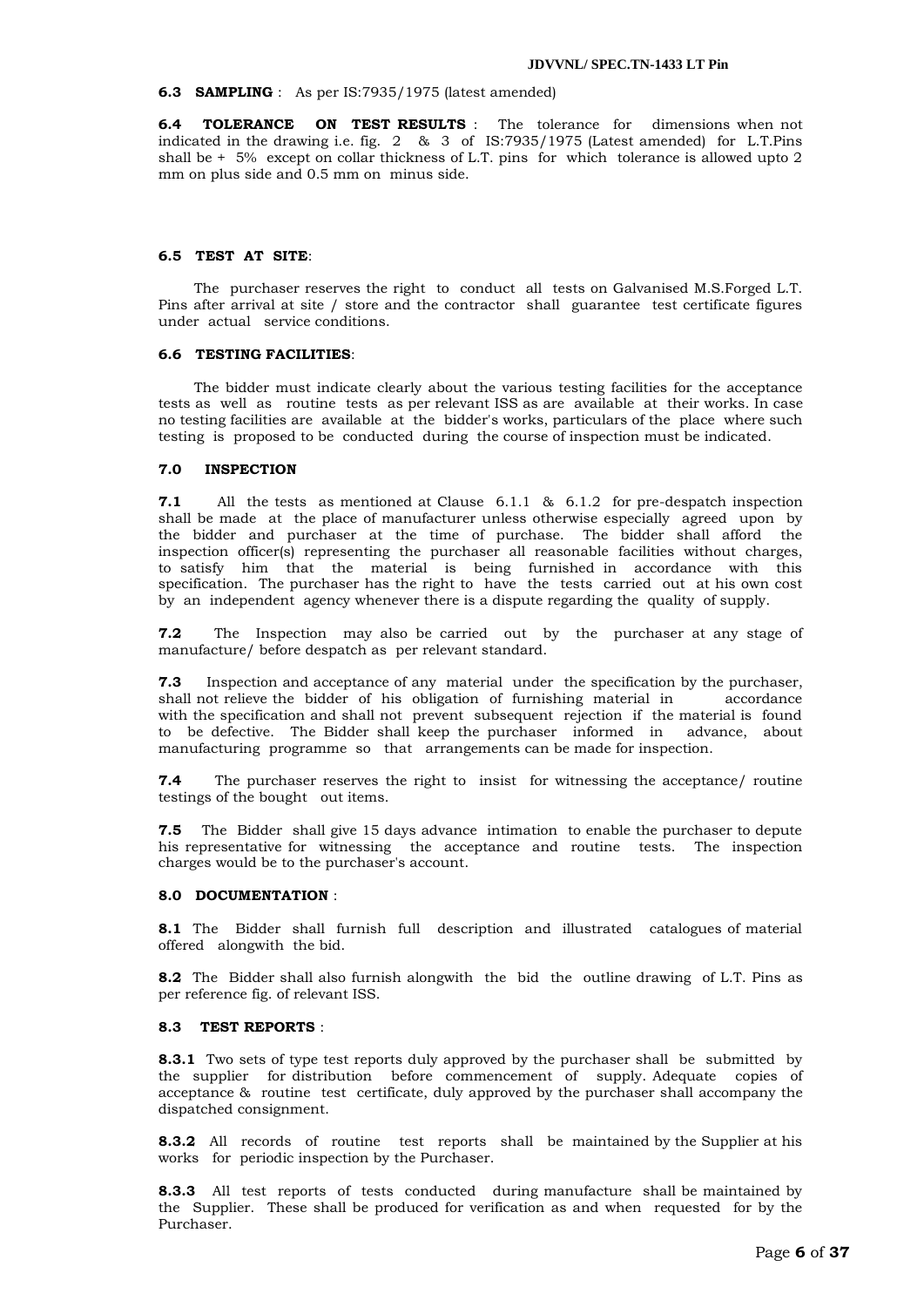#### **9.0 PACKING & FORWARDING** :

**9.1** All insulator fittings shall be packed in double bags, one HDP bag (inner) and one gunny bag (outer) or in double gunny bag. The gross mass of the each packing shall not normally exceed 50 Kg.

**9.2** The packing shall be of sufficient strength to withstand rough handling during transit, storage at site and subsequent handling in the field.

#### **10.0 DELIVERY SCHEDULE:**

 The bidder is required to quote monthly delivery in Schedule-VIII. The delivery of quoted quantity should be **commenced after 30 days from the date of receipt of purchase order and shall be completed in 05 (Five) months thereafter at equal monthly installments.** However, you can offer he material even earlier and at a higher / faster rate. Delivery will not be linked with either acceptance of type test reports or approval of drawings. The month of commencement and completion should be expressed precisely.

The tenderers are required to indicate the delivery schedule in the schedule attached with the Specification.

#### **11.0 PRICES AND PRICE VARIATION:**

a) The prices quoted shall be variable as per price variation formula given in the specification **(Schedule-II).** The IEEMA formula allowing price variation for transmission line accessories & H/W containing all steel as under, shall hold good for Galvanised M.S. Forged L.T. pins with **base date 1st day of one month prior to the date of opening of technical bid.**

| Pο                           | <b>SBIR</b>  |  | Zn zn | W      |
|------------------------------|--------------|--|-------|--------|
| $P = -20 + 58 - 17 - 15 - 1$ |              |  |       |        |
| 100                          | <b>SBIRO</b> |  |       | Zno Wo |

The details of this PV clause are available at (Schedule-II).

 b)If the price variation formula is changed, the same shall be applicable for the price variation. During the transit period when both old and new indices are being circulated , then the admissible price variation shall be applicable, which is advantageous to NIGAM , and the period from which old indices are discontinued then the PV shall be admissible with the new indices.

c) The date of delivery ( i.e. date of readiness of material ) is to be considered as per clause No. 1.10 of Section-I(Instructions to bidder).

#### **12.0 TEST CHECKING OF MATERIAL AT STORES**

 The material received in the stores of the NIGAM shall be subjected to the test checking at stores before final acceptance of the material, the procedure for the same shall be as under :

#### **12.1 SAMPLING**

 One sample out of each sub-lot / lot of **3000** Nos. or part thereof from each inspected lot received in stores shall be selected for test checking of material and shall be got tested. The sample selection shall be done in the presence of supplier or his authorised representative for which 7 days notice shall be given to the supplier.

#### **12.2 TESTS**

**12.2.1** The following tests shall be carried out on the above items:

a) Visual Examination, Verification of Dimension, weight and marking.

- b) Mechanical Strength Test ( for LT Pins only).
- c) Galvanisation (Uniformity) Test.

Only those test shall be conducted at CTL for which facility with CTL is available.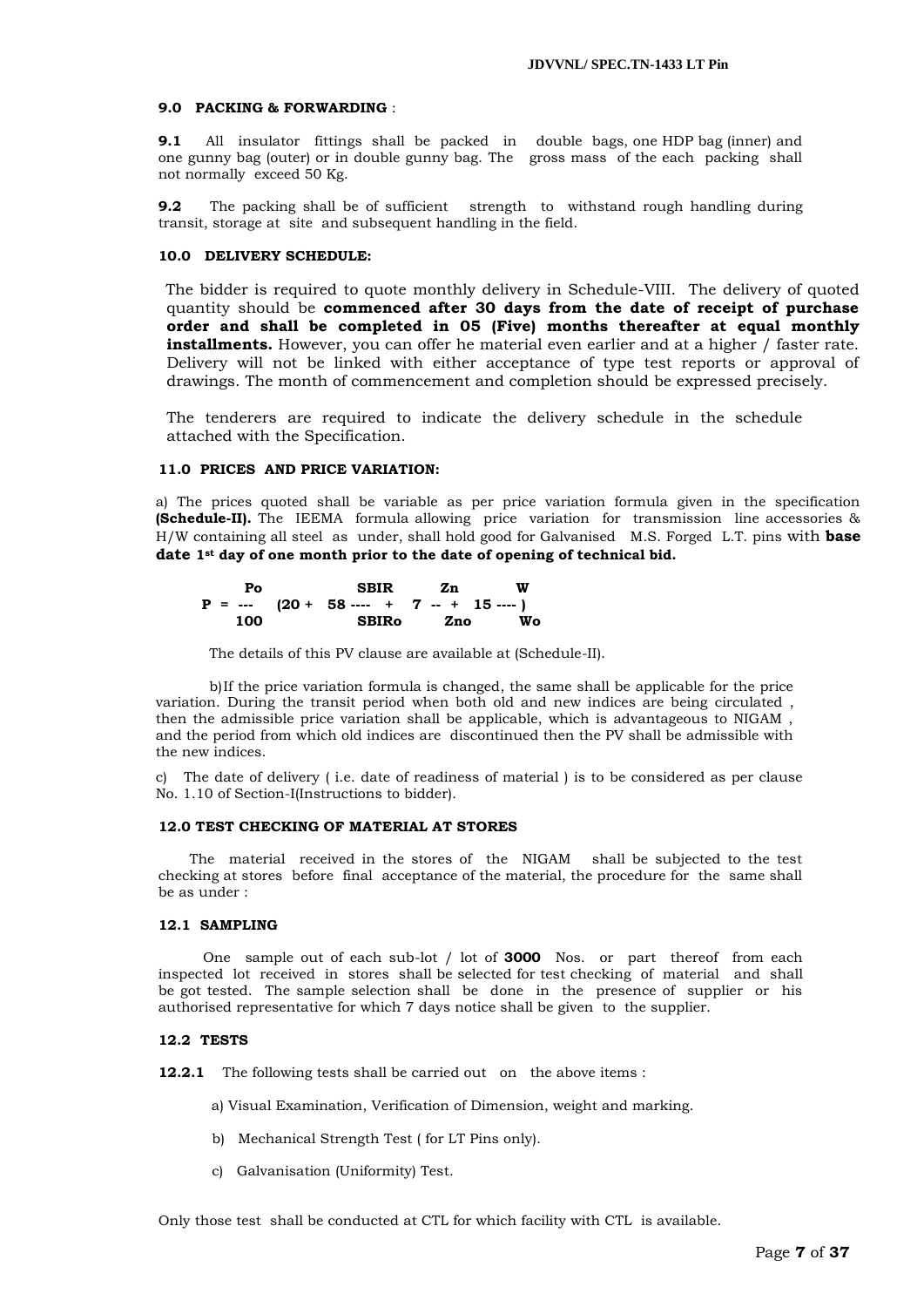**12.2.2** Test of the material shall be got done at the test laboratory of the NIGAM or any other test laboratory designated by the Dy. Chief Engineer (HQ). For witnessing of the testing, 7 days notice shall be given to the supplier stating date, time & place where the test is to be conducted. In case the supplier do not attend for witnessing the testing, the testing shall be proceeded and completed and action taken as per the contract.

**12.2.3** The witnessing officers of the NIGAM or as designated by the purchaser shall send copies of test reports to the purchaser, consignees and the supplier.

#### **13. CRITERIA FOR ACCEPTANCE**

#### **13.1 Visual Examination, Verification of Dimension, weight and marking** .

As per specification/ ISS

#### **13.2 Mechanical Strength Test (for LT Pins only)**

 In case of failure of sample in Mechanical Strength Test, the material contained in the lot / sub-lot to which the sample belongs, shall be rejected. The rejected material shall have to be replaced by the supplier free of cost.

#### **13.3 Galvanisation (Uniformity) Test**.

**13.3.1**. The sample(s) shall be first tested for  $(n-2)$  number of dips where  $(n)$  is specified number of dips in the contract. If the sample(s) does not pass the uniformity of Galvanisation Test for (n-2) dips, the material shall be rejected and the material relating to relevant lot / sub-lot to which sample(s) pertains shall have to be replaced by the supplier free of cost.

**13.3.2** If the sample has passed the uniformity of Galvanisation Test for (n-2) dips, then it shall be tested for (n-1) dips. If the sample has not passed the uniformity of Galvanisation Test with  $(n-1)$  dips, then material pertaining to relevant lot / sub-lot shall be accepted with a deduction  $\omega$  10% of cost of material.

**13.3.3** If the sample has passed the uniformity of Galvanisation Test with (n-1) dips, then sample shall be tested for last one dip of one minute to complete the test for `n' dips. If the sample does not pass the uniformity of Galvanisation Test with `n' dips, then the material pertaining to relevant lot/ sub-lot shall be accepted with a deduction  $@$  5% of cost of material.

**13.3.4** If the sample(s) have passed the Test with number of dips as specified in the contract (n), then material pertaining to relevant lot / sub-lot shall be accepted.

#### **14.0 TEST CHARGES** :

 All test charges incurred towards test checking of the material received in our stores shall be borne by the NIGAM.

#### **15.0 PAYMENT :**

Payment shall be made only after receipt of successful test report from the CTL on the samples selected from the material received at the stores. However, the due dates for payment shall be considered from the date of submission of the bills along with receipted challans to Sr. Accounts Officer(Cash & CPC), JdVVNL, Jodhpur.

### **16.0 QUANTITY TOLERANCE** :

Quantity tolerance of plus minus 2% of ordered quantity shall be allowed for completion of supply.

 **17.0**. **GST: -** GST registration number of Jodhpur Discom is 08AAACJ8578R1ZJ.

**As GST act has been implemented from 01.07.17, therefore, BOQ has been prepared accordingly with applicability of GST. Further, old tax structure wherever appearing in ITB, GCC, specification may be replaced by GST as per notification.**

#### **18.0 ADDITIONAL ORDER**

 Repeat order for additional quantities upto 50% of original ordered quantities , may be placed by the nigam on the same rates ,terms and conditions given in the contract.

#### **19.0 Every Micro, Small & Medium enterprises of Rajasthan shall be required to submit an affidavit in schedule-X, along with duly filled bid document.**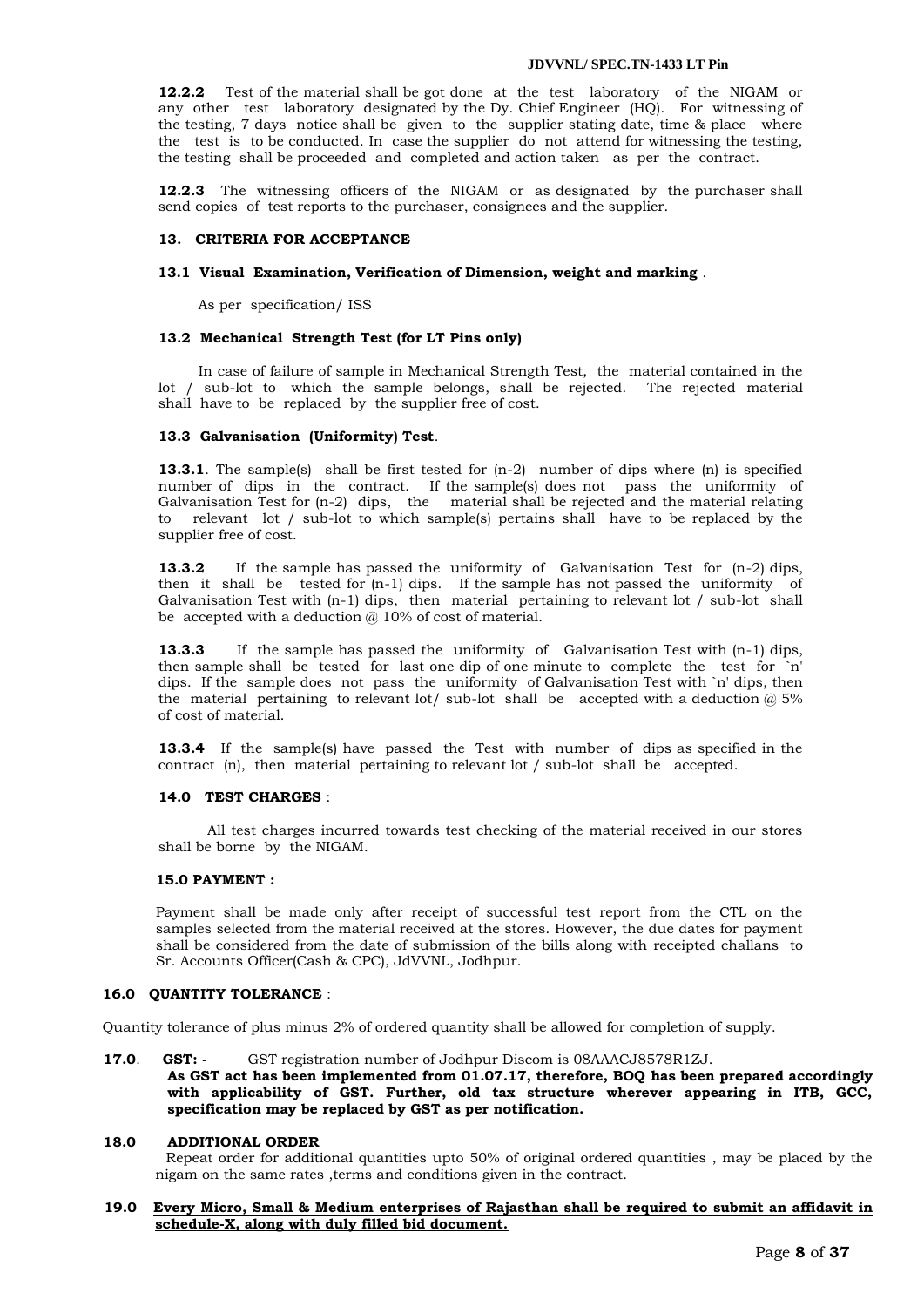# **TN-1433**

# **SCHEDULE - 1**

# **SCHEDULE OF REQUIREMENT**

| S.No. | Name of Item                            | Ouantitv      |
|-------|-----------------------------------------|---------------|
|       | <b>GALVANISED M.S.FORGED L.T. PINS.</b> | 1,84,396 Nos. |

The above mentioned quantity is approximate and may increase or decrease as per the requirement of the Nigam.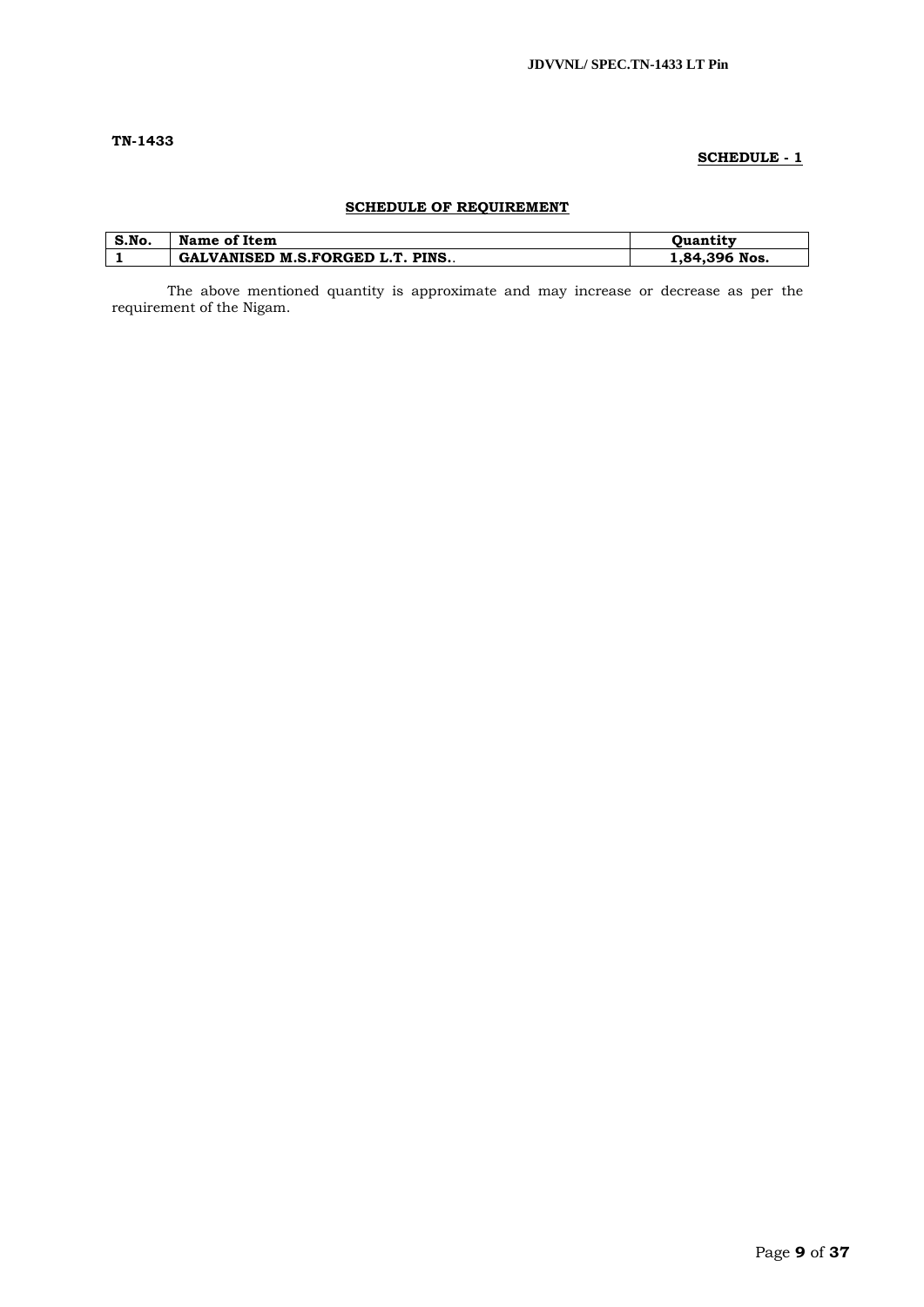#### **SCHEDULE-II**

#### **PRICE VARIATION CLAUSE FOR TRANSMISSION LINE ACCESSORIES AND HARDWARES**.

#### CONTAINING :( A) BOTH ALUMINIUM & STEEL (B) ONLY ALUMINIUM (C) ONLY STEEL

 The price quoted/confirmed is based on the input cost of raw materials/components and labour cost as on the date of quotation and the same is deemed to be related to the prices of raw materials and all India average Consumer Price Index Number for Industrial Workers as specified in the price variation clause given below. In case of any variation in these prices and index numbers, the prices payable shall be subject to adjustment, up or down in accordance with the following formula:

(A) Hardware containing both **aluminum & steel Po Al Zn SBIR W P = ---- (20+40 ---- + 5 ----- +20 --------- + 15 ---- ) 100 Alo Zno SBIRo Wo**

(B) Hardware containing only **aluminium** :

**\_\_\_\_\_\_\_\_\_\_\_\_\_\_\_\_\_\_\_\_\_\_\_\_\_\_\_\_\_\_\_\_\_\_\_\_\_\_\_\_\_\_\_\_\_\_\_\_\_\_\_\_\_\_\_\_\_\_\_\_\_\_\_**

 **Po Al W P = ---- (20+65 ---- + 15 ---- ) Alo** 

(C) Hardware containing only **steel**:

 **Po SBIR Zn W P = ---- (20+58 --------- + 7 ----- + 15 ----- ) 100 SBIRo Zno Wo**

Wherein:

- P = Price payable as adjusted in accordance with the above formula.
- Po = Price quoted/confirmed.
- Alo = Price of EC grade aluminium ingots (refer notes) .
- Zno = Price of electrolytic high grade zinc (refer notes).
- SBIRo = Price of Steel Billets-Retail (refer notes).
- Wo = All India Average Consumer Price Index number for Industrial Workers, as published by the Labour Bureau, Ministry of Labour, Govt. of India. (Base 2001=100)

The above prices and indices are as published by IEEMA vide Circular reference NO. IEEMA (PVC)/TL-A&H/2001(r-3) of the Month of **Dec, 2016**.

 Al = Price of EC grade aluminium ingots. (refer notes). This price is as applicable on the Ist working day of the month , **two** month prior to the date of delivery.

 Zn = Price of electrolytic high grade zinc. (Refer notes). This price is as applicable on the Ist working day of the month, **two** month prior to the date of delivery.

SBIRo = Price of Steel Billets-Retail (refer notes).

 This price is as applicable on the Ist working day of the month, **two** month prior to the date of delivery

 W = All India Average Consumer Price Index number for Industrial Workers, as published by the Labour Bureau, Ministry of Labour, Govt. of India. (Base  $2001 = 100$ 

This index number is as applicable on the first working day of the month, **four** months prior to the date of delivery.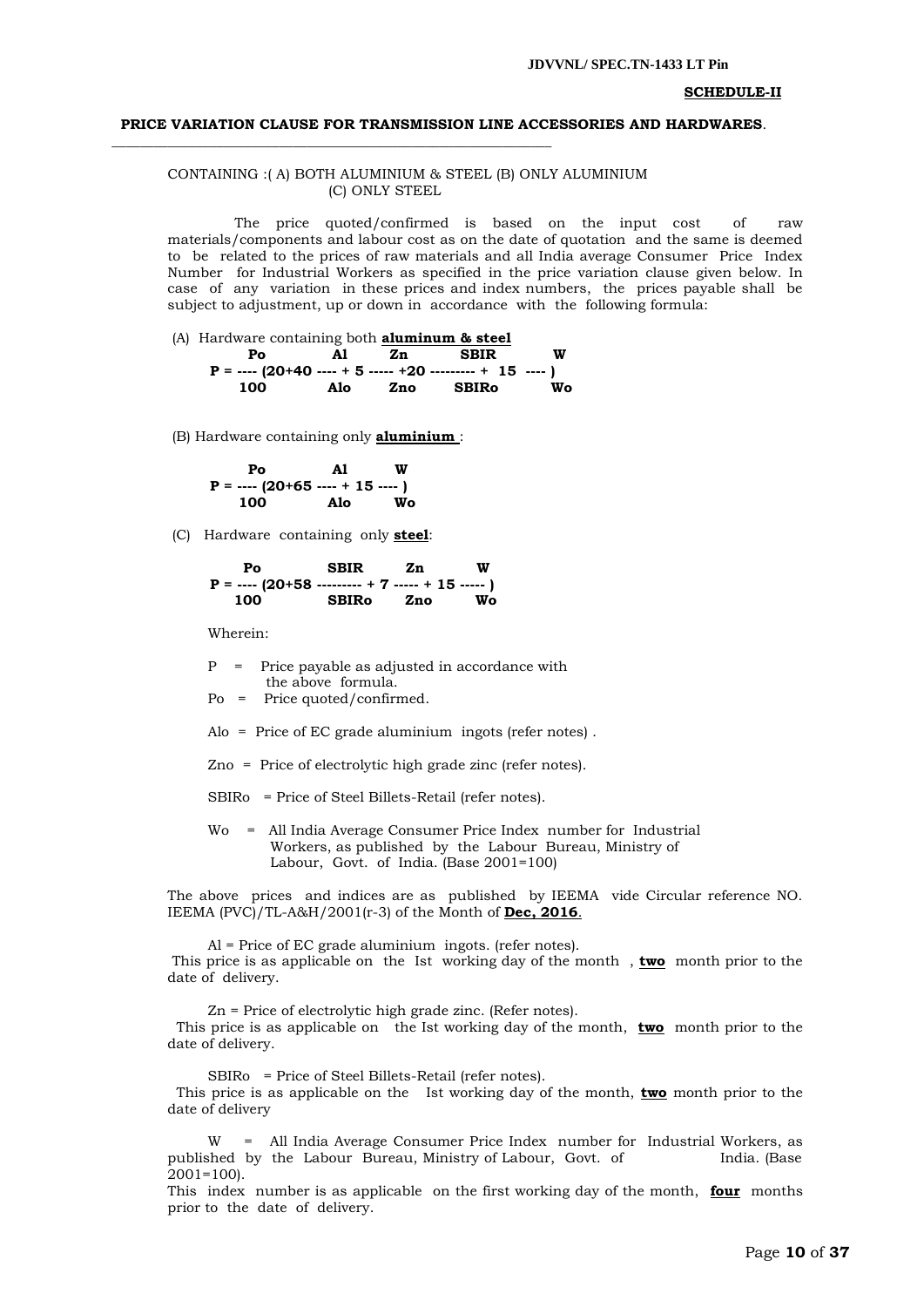For example, if the date of delivery falls in July,2014, the applicable price of Aluminum (Al) ,Zinc (Zn) and Steel Billets-Retail (SBIR) should be for the month May,2014 and all India average consumer price index number (W) should be for the month of March,2014 .

**The date of delivery (i.e. date of readiness of material) is to be considered as per clause No. 1.10 of Section-I (Instructions to bidder).**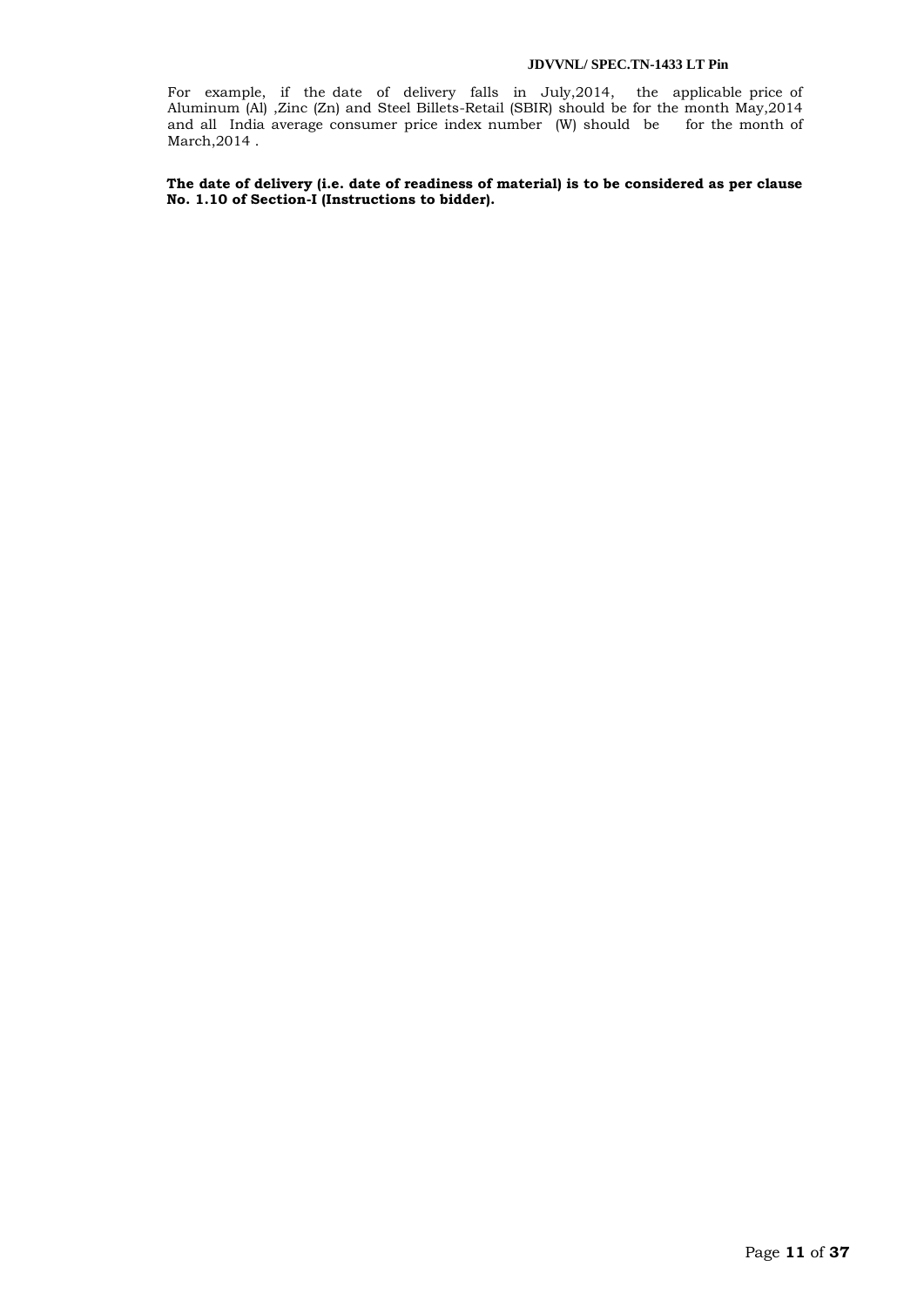# **SCHEDULE – III**



# **JODHPUR VIDYUT VITRAN NIGAM LIMITED**

# **A Govt. of Rajasthan Undertaking**

# **Prescribed technical specification for supply of LT Pin**

(Name of Material/Equipment/Machinery/T&P etc.)

| S.No. | Technical specification                                                                                                                           | Name of IS/other                                                       | Other particulars                       |
|-------|---------------------------------------------------------------------------------------------------------------------------------------------------|------------------------------------------------------------------------|-----------------------------------------|
|       | to which material/equipment/                                                                                                                      | standard specification                                                 | if<br>any.                              |
|       | Machinery/T&P shall confirm                                                                                                                       | to which material should                                               | confirm                                 |
| 1     | Specification for Insulator fittings<br>for overhead power lines with a<br>nominal voltage upto and including<br>1000 V                           | IS:7935/1975                                                           |                                         |
| 2.    | Methods of testing weight, thickness<br>& Uniformity of coating on Hot Dip<br>Galvanised articles.                                                | IS:2633/1986                                                           |                                         |
| 3.    | Specification for electroplated coating<br>of zinc on iron and steel                                                                              | IS: 1573/1986                                                          |                                         |
| 4.    | Specification for Zinc                                                                                                                            | IS: 209/1992                                                           |                                         |
| 5.    | Specification for porcelain insulators<br>for overhead power lines with a nominal<br>voltage upto and including 1000 V.                           | IS: 1445/1977                                                          |                                         |
| 6.    | Specification for carbon steel forgings<br>for general engineering purposes.                                                                      | IS: 2004/1991                                                          |                                         |
| 7.    | Technical supply conditions for threaded IS: 1367<br>fasteners.                                                                                   | Pt-I/1980<br>$Pt-II/1979$<br>Pt-III/1991                               |                                         |
| 8.    | Specification for insulator fittings for<br>overhead power lines with a nominal<br>voltage greater than 1000 V - General<br>requirements & tests. | IS:2486(Pt.I)/ 1993                                                    |                                         |
| 9.    | Recommended practices for hot dip<br>galvanizing of iron & steel.                                                                                 | IS:2629/1985                                                           |                                         |
| S.No. | Technical specification<br>to which material/equipment/<br>Machinery/T&P shall conform                                                            | Name of IS/other<br>standard specification<br>to which material should | Other particulars<br>if any.<br>conform |
| 10.   | Fastners - single coil rectangular<br>section spring lock washers.                                                                                | IS:3063/1994                                                           |                                         |
| 11.   | Specification for Hexagon Head Bolts,<br>Screws & Nuts of product grade `C'.                                                                      | IS:1363/1992(Pt.I/II/III)                                              |                                         |
| 12.   | ISO Screw Threads-Limit of size for<br>commerceal bolts & nuts (diameter range<br>1 to $39 \text{ mm}$ )                                          | IS:4218 (Pt.VII)/ 1978                                                 |                                         |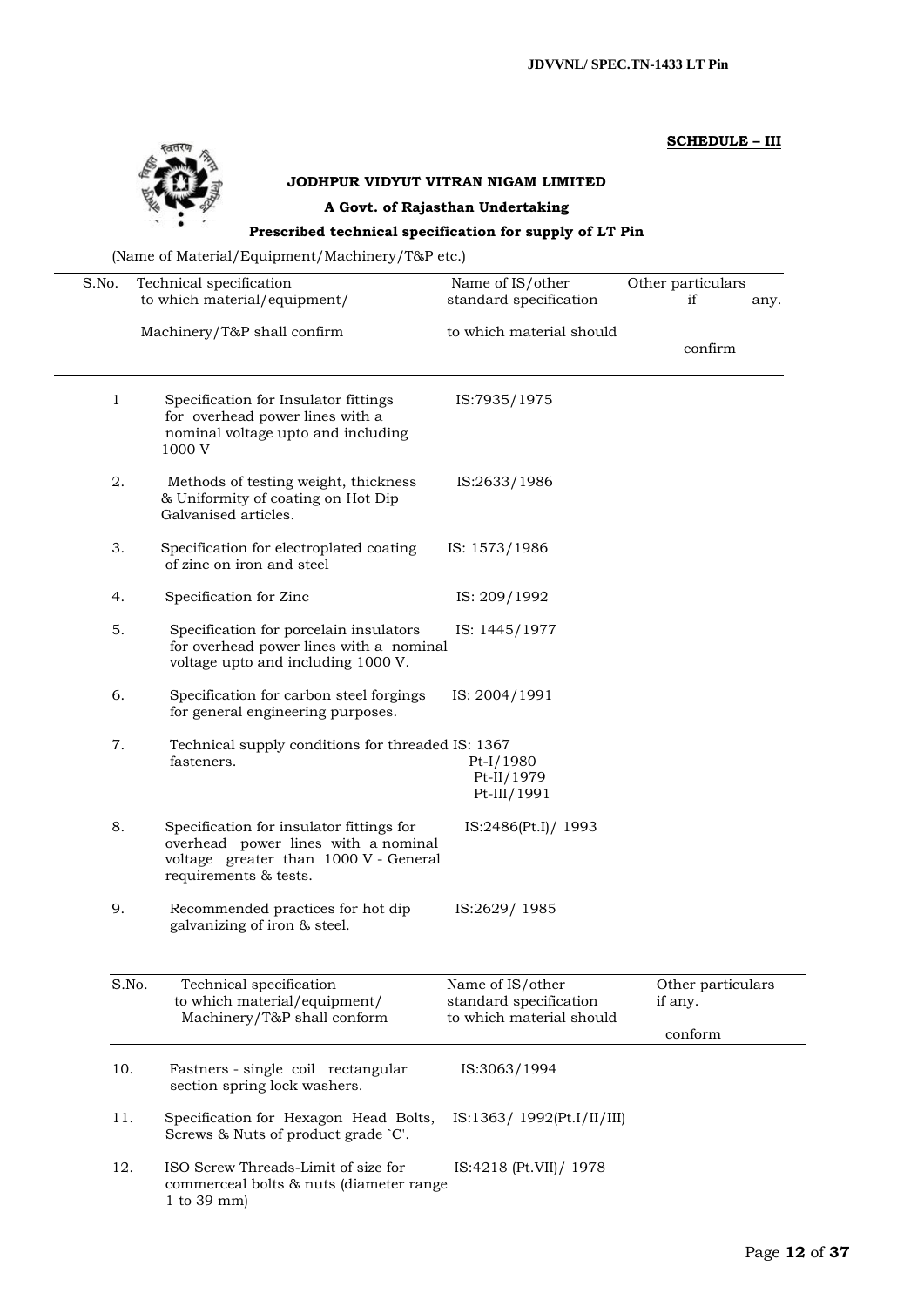Certified that we agree to all the aforesaid technical specification except at S.No……. for which our technical specification shall be as under:-

| S.No.                     | Technical specification     | Name of IS/other         | Other particulars to |
|---------------------------|-----------------------------|--------------------------|----------------------|
| which material/equipment/ |                             | standard specification   | if any.              |
|                           | Machinery/T&P shall conform | to which material should |                      |
|                           |                             |                          | conform              |

**(Signature)** Name & Designation with seal of the bidder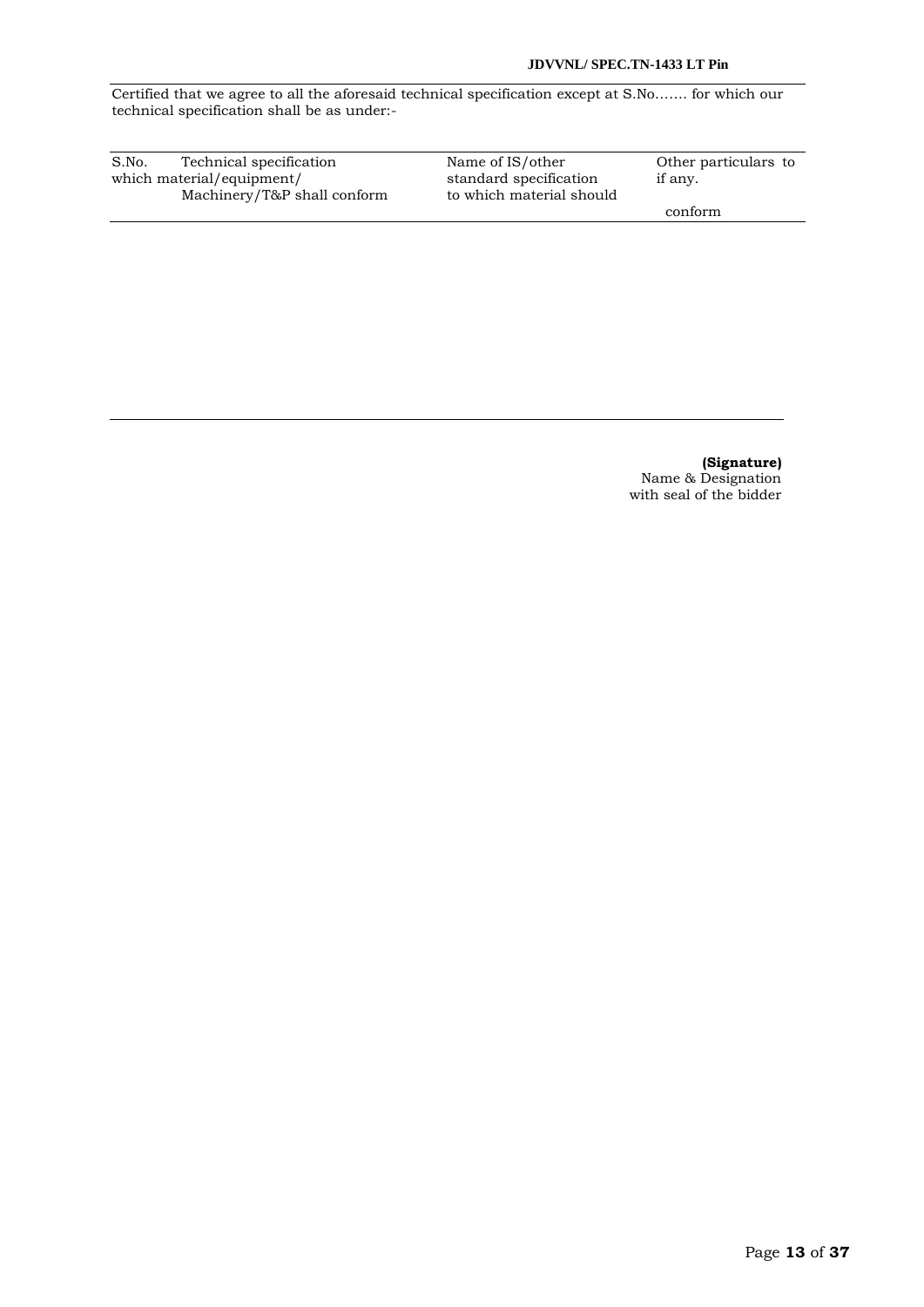#### **SCHEDULE-IIIA**

#### **PRE-QUALIFICATION REQUIREMENT**

#### **PRE-QUALIFICATION REQUIREMENT (PQR) FOR PURCHASE OF LT PIN**

 The bidder should fulfill following qualification requirements for successful participation in the bid along with relevant documentary evidence supporting each qualifying requirement without which the offer shall be considered non responsive & rejected.

#### **1.0 Status of bidder**:

- a) The bidder should be manufacturer of offered item. The offers from authorized dealer/ sole selling agent/sole distributor shall not be entertained.
- b) Old / new Suppliers:- Any bidder located within or outside the state of Rajasthan has participated for the first time in a particular Discom & meeting minimum qualification requirement and has supplied the tendered material/or of higher rating in other utility shall be treated as an old supplier. Rajasthan"s firms although supplied in past but not meeting minimum quantity supplied criterion including altogether new units which have not supplied any quantity but having adequate & required manufacturing and testing facility and technical know-how of the tendered material shall be considered as new firms and would be eligible for trial order only. In case of supply made to the licensed power utility outside India, the C.A. certificate furnished by firm shall be considered.

#### **2.0 Past supply and performance criteria**:

The bidder shall meet both past supply and performance criteria as detailed below for opening of bids.

#### 2.01) **PAST SUPPLY**

- 2.01.1 The bidder is required to quote for minimum **10%** of tendered quantity failing which their offer may be considered Non-Responsive.
- 2.01.2 The bidder should have designed, manufactured / fabricated, tested and supplied to utility / Discoms / Govt. Departments at least 2 X QQ (QQ being the quoted quantity) of similar item / higher rating of tendered material / equipment in last 3 financial years from the date of opening of technical-commercial bid.
- **Note:** Requirement of quantity manufactured, minimum quantity to be offered and amount of Bank Guarantee to be furnished in absence of test certificate shall be reduced to 25% for Rajasthan based units.
- 2.01.3 In support of fulfillment of the past supply criteria, the bidder shall furnish documentary evidence in the form of certificate from Chartered Accountant in the enclosed prescribed proforma only. This prescribed proforma should be furnished either in original or copy duly attested by Notary. The bidder shall also sign and affix seal on the C.A. Certificate. The certificate should have membership number with the name & address of the chartered accountant. Certificate should clearly indicate the quantity supplied, period of supply, voltage Class, Rating of the Transformer etc. in the format prescribed, any deviation to format or information diverted format, will not be considered and rejected.
- Note:-The material supplied and accepted for same/higher rating for Turnkey projects to a licensed power utility/Govt. shall be considered for the purpose of evaluating criteria. The certificate given by C.A. shall indicate above quantity separately.

# **3. PERFORMANCE CRITERIA**

- (i) If a bidder could supply upto 50% of ordered quantity in previous bid upto date of opening of subsequent bid and scheduled delivery period expired, the bid of such bidder will not be opened in the Discom for that item.
- (ii) However, if the supplies have been completed for a quantity more than 50% but not completed upto date of opening of subsequent bid and scheduled delivery period expired, then quantity equal to the quantity pending in previous bid for that item shall be reduced from the subsequent bid quantity to be allocated to the bidder.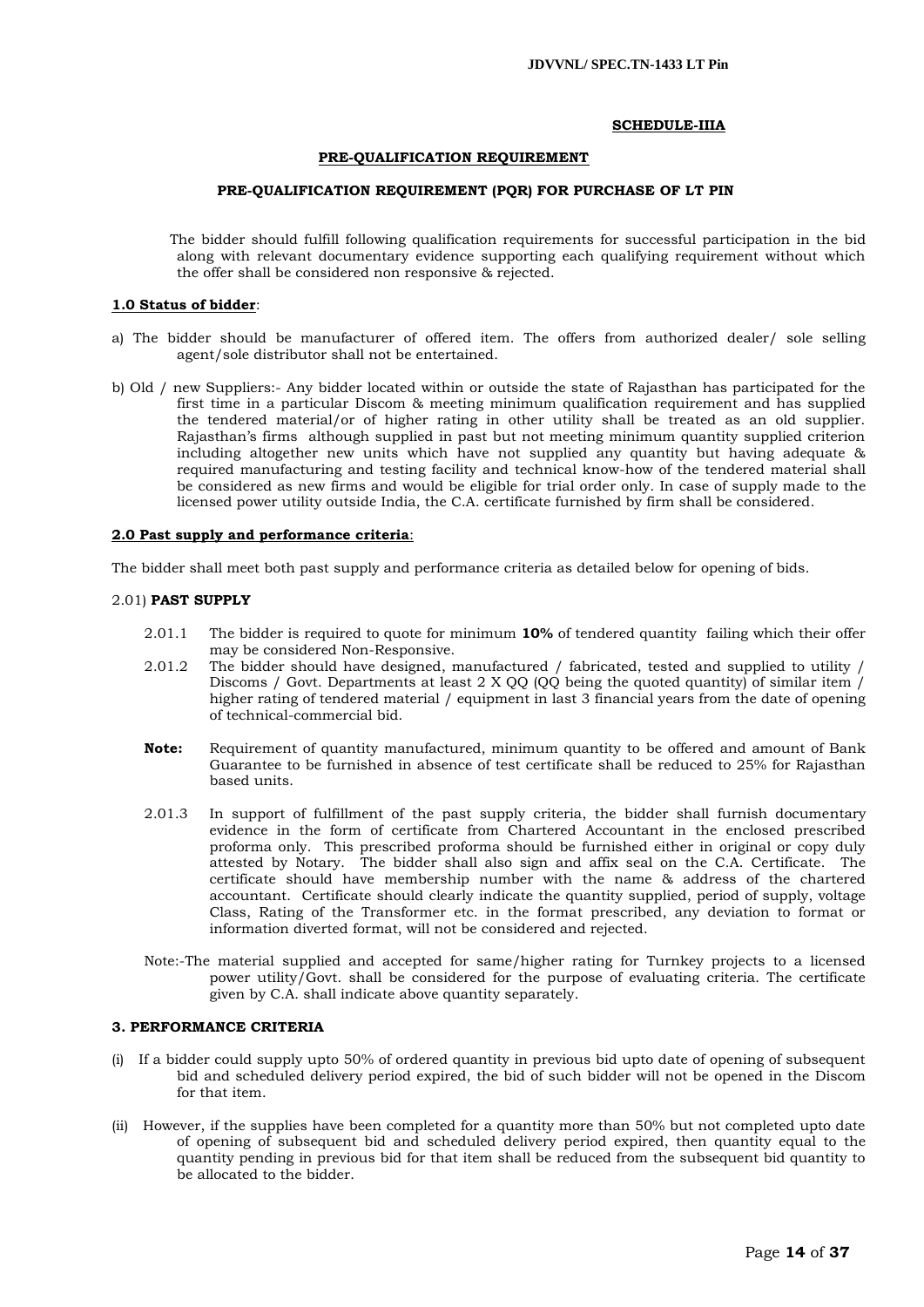#### **4. TYPE TEST CRITERIA**

a) The bidder shall furnish valid and authenticated type test certificates from a Govt. approved / Govt. recognized / NABL Accredited laboratory / ILAC i.e. International Laboratory Accredited Laboratory (in case of foreign laboratory) of similar rating and design of tendered material/ equipment. Such type test certificates should not be older than 5 years as on the date of bid opening. For this purpose date of conducting type test will be considered. The type test certificate by in house laboratory of tendering firm even if it is a Govt. approved  $\overrightarrow{)}$  Govt. recognized / NABL accredited / ILAC accredited, shall not be accepted, in case of their own tender. This will not apply if tendering firm is Govt. company / public Sector undertaking.

 The type test certificates by in house laboratory of biding firm even if it is a Govt approved/ Govt recognized/ NABL accredited Laboratory / ILAC accredited, shall not be accepted, in case of their own bid. This will not apply if biding firm is Govt. Company/ Public Sector Undertaking.

- b) The bidder should furnish documentary evidence in support of the laboratory whose type test have been furnished, that the said laboratory is a Govt. / a Govt. approved/ a Govt. recognized / NABL accredited laboratory / ILAC accredited (in case of foreign laboratory).
- **c)** The type test certificates shall be furnished either in original or duly attested by notary.
- **d)** The bids of only those bidders shall be considered to be meeting the type test criteria who furnishes complete type test certificates with the bid as per above provision.
- **e)** However, in following cases the Bidder is not in a position to furnish Type Test Certificate as mentioned above, the bid of the bidder may be considered meeting the type test criteria if the bidder furnishes an undertaking stating that valid type test certificate from a Govt. approved / Govt. recognized / NABL Accredited laboratory / ILAC Accredited laboratory shall be furnished from first lot received in Nigam store (without asking any delivery extension) along with bank guarantee **with the technical bid** from a Nationalized / Scheduled Bank in prescribed Performa at Schedule-III B or DD / Pay Order amounting to value as detailed below . The initial validity of bank guarantee shall be nine months with claim period of three months in addition
	- **i) Where a new Rajasthan based firm is participating & is technically competent.**
	- Where one or more type test(s) is/ are older than 5 years.
	- **iii) Where Rajasthan/out side Rajasthan firm furnishes requisite type Test report of higher rating material.**

 **The date of conducting type test shall be before the date of opening of Technical Bid. The date of issuing of type Test Bank Guarantee in lieu of non-furnishing of Type Test reports shall be before the date of opening of technical bid & the Type Test BG issued on or after opening of technical bid shall not be accepted**

| Amount of Bank Guarantee in lieu of type test |                                   |  |  |  |
|-----------------------------------------------|-----------------------------------|--|--|--|
| For Rajasthan based firms                     | For Outside Rajasthan based firms |  |  |  |
| $Rs. 37,500/-$                                | Rs. 1,50,000/-                    |  |  |  |

#### **5**. **POOR RECORD OF PERFORMANCE AND DELIVERY**

 The bidders who have been black listed in any of state discom or with whom business relations have been severed by Jodhpur Discom shall not be considered. Severment of business relations will be done in case of following circumstances for the period and with the recovery mentioned against each.

| i) When vendor does not accept order awarded on          | Forfeiture of EMD/cancellation of vendor registration   |
|----------------------------------------------------------|---------------------------------------------------------|
| its accepted price and terms and conditions or does      | to recover amount of EMD along with severment of        |
| not comply with contractual formalities.                 | business relations for three years from the date of     |
|                                                          | issue of order.                                         |
|                                                          |                                                         |
| $\overline{11}$<br>When vendor complies with contractual | Levy of maximum recovery on account of delay in         |
| formalities but does not commence supplies.              | delivery along with severment of relations for a period |
|                                                          | of 2 years from the date of issue of order or in next   |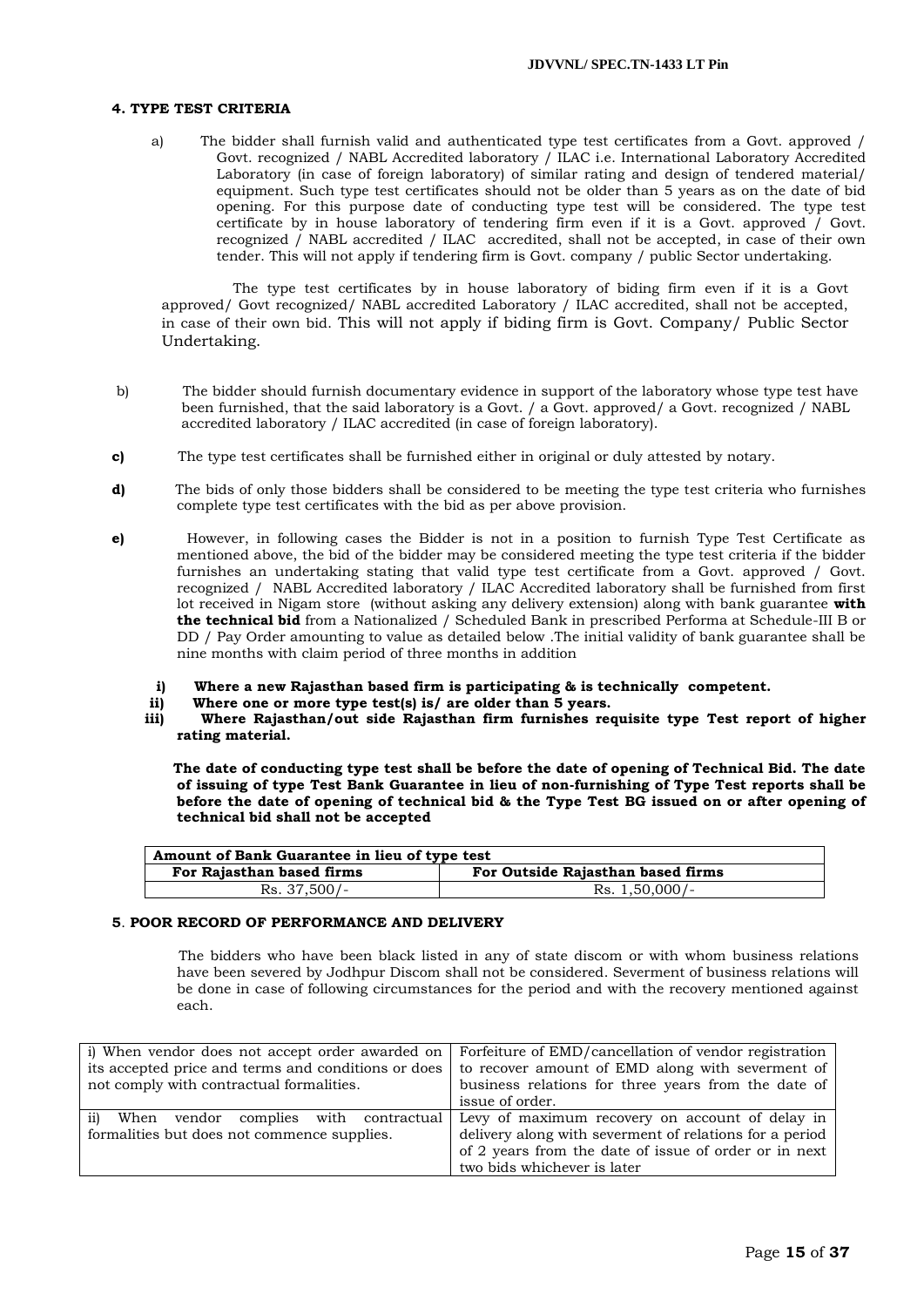#### **5.0 (A) Black listing of a firm:**

After having given Show Cause Notice of 30 days, and having established & cogent reasons for blacklisting of the firm as given below, the firm should immediately be blacklisted for a period of 5 years indicating reasons of doing so, in the letter itself, and a copy of such blacklisting should be given to the firm, with the approval of CLPC:-

(i) There are sufficient and strong reasons to believe that the supplier or his employee has been guilty of malpractices such as manhandling/misbehavior with Government official by supplier or his partner/employee, bribery, corruption or abatement of such a offence in a position where he could corrupt Nigam"s official, fraud, vitiating fair tender process including substitution of or interpolation in tender, mis-representation, pilfer-aging or unauthorized use or disposal of Nigam"s material issued for specific work etc.

(ii) Where a supplier or his partner or his representative has been convicted by a court of Law for offences involving moral turpitude in relation to the business dealing or where security considerations including suspected disloyalty to the Nigam/state so warrant the blacklisting. (iii) If the State Bureau of Investigation or any other authorized investigating agency recommends for blacklisting after completing the investigation.

**Note:** - 1 If a supplier after having tendered for a supply or after negotiations gives application voluntarily vitiating the fair tendering process, it shall also tantamount to malpractice.

**Note:-2** A register containing the reasons for blacklisting the supplier as also the names of all the partner of the suppliers and the allied concerns coming within the effective influence of the blacklisted supplier will be maintained.

**Note: - 3** A register of black listed supplier will be maintained which will not only include suppliers enlisted with the Enlisting Authority but also black listed suppliers in Nigam.

**Note :-4** A Black listed supplier (i) shall not be entitled for registration in any of the Discom (ii) shall not be awarded any supply order in future in any Discom during the notified period.(iii) his registration if any shall stand cancelled immediately and his registration security /EMD/S.D. shall stand forfeited. (iv) In case of blacklisting of the firm by any one of Discom for the cogent prescribed reason(s) as stipulated above, the same shall be applicable to all the three Discoms and as a consequence of blacklisting, all the pending orders to that firm, will be cancelled in all three (3) Discoms with immediate effect. However in respect of completed/executed contract G.P. obligations as well as other liabilities shall be fulfilled by the supplier.

# **(B) Severment of Business relation:**

(a) After having given Show Cause Notice of 30 days, and having established & cogent reasons for Severment of business relation as given below, the firm should immediately be severed the business relations for a period of 2 to 3 years indicating reasons of doing so, in the

letter itself, and a copy of such severment should be given to the firm, with the approval of CLPC:-

(i) The supplier continuously refuses to pay Nigam dues without showing adequate reasons and where the purchasing authority is satisfied that no reasonable dispute attracting reference to Settlement Committee or Court of Law exists for the supplier"s action of non-supply.

(ii) When vendor does not accept LOI/detailed purchase order awarded on its accepted prices and terms & conditions or does not comply with the contractual formalities.

(iii) When vendor/supplier who otherwise completed contractual formalities but does not commence supplies on the date of opening of technical bid of the fresh tender/completion of schedule delivery period whichever is later.

**Note-1**-In case supplier does not deposit outstanding dues towards Nigam, even after completion of severment period, the period of severment will continue.

**2.** Severment done purely/ mainly on account of non-deposition of dues against the supplier/vendor/contractor could be lifted by CLPC, if the dues are deposited prior to the expiry of such severment period.

**3.** Severment done by one Discom for non-supply of material and /or corresponding nonrecovery of dues will not be effective in other Discoms except in respect of common purchase cases of three Discom.

**4.** On severment of business, the EMD/SD/vendor registration security will be forfeited.

**5.** The orders in execution satisfactorily will not be cancelled other than the order on which severment have been done.

#### **(C) DEBARMENT**

Reasons on which Debarment can be made:-

(i) The competent authority may debar the supplier on account of his performance or other disabilities, if it is no longer considered fit to remain under vendor registration as per his obligation under vendor registration.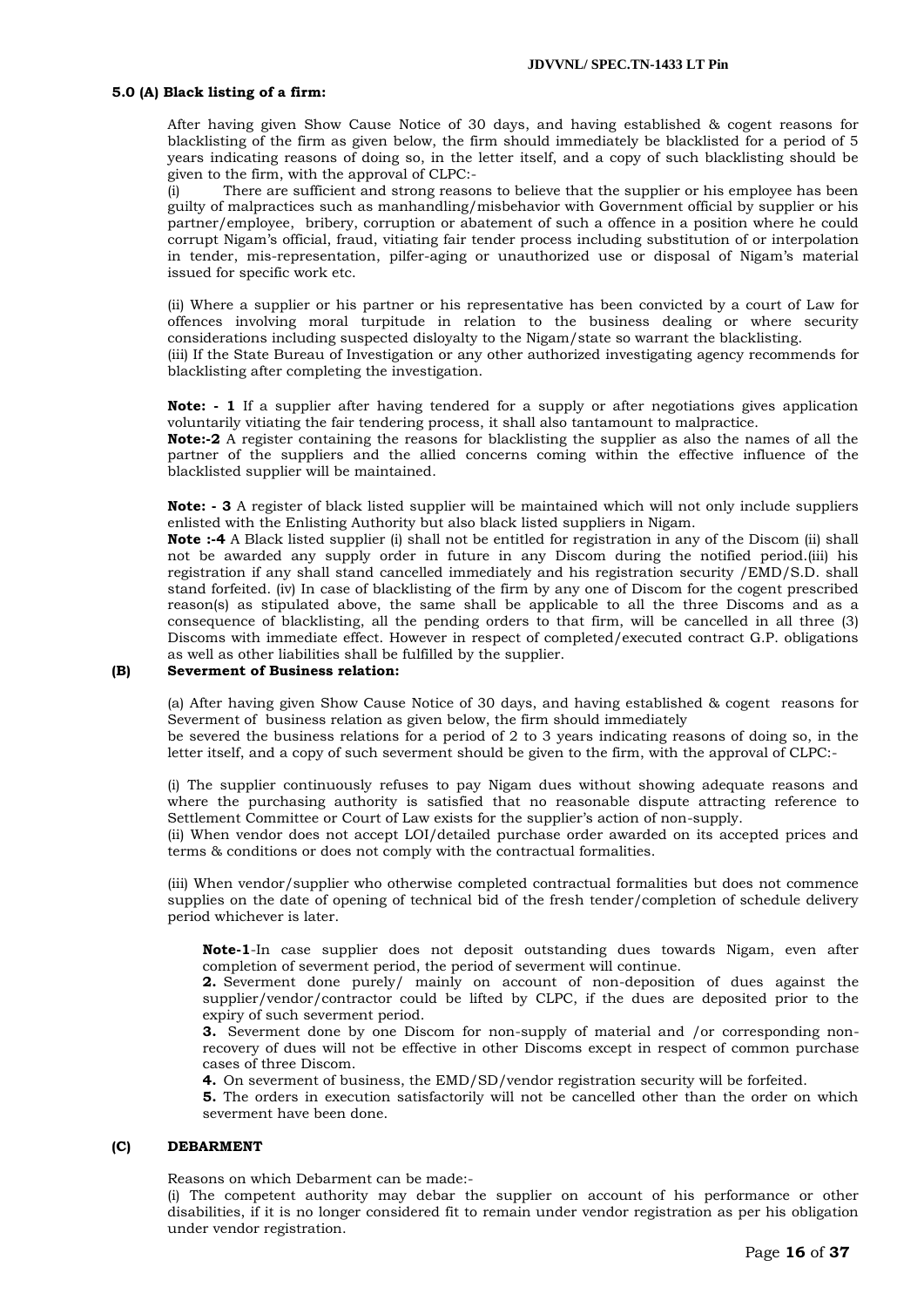(ii) If at any subsequent stage of inspection of firms after award of contract, it is found that firm does not have sufficient tech. staff or required/necessary technical equipments, the purchasing authority can debar the firm for one year or next tenders whichever is later. The debarment will be lifted only on re-inspection of firm"s works; the defects noticed earlier are fully rectified to the satisfaction of Nigam**.** 

(iii) When contract agreement executed and supplies commenced but could supply only up to 50% of ordered quantity and scheduled delivery period expired, then the firm can be debarred for one year or next tender whichever is later in that Discom only for that particular item/rating/ capacity/size etc.

(iv) The suppliers who have been awarded contract for supply of material is not adhering to the periodic delivery schedule, the contract awarding authority reserve the right to terminate the contract and may debar the firm in participating in tender for a period of 2 to 3 years.

Note:-1. On debarment, the EMD/ SD/Vendor Registration security shall be forfeited.

Note:-. 2. If the firm is debarred in one Discom for any reasons then the same should not be applicable in other Discom subject to exception that in case of common Discoms purchases such debarment of a firm would be applicable to all three Discoms for that particular item and rating/capacity/size etc.

### **6.0 APPEALS AND APPLICATIONS:-**

Appeal against the order of blacklisting, severment and debarment can be filed before BOD within a period of 3 months from the date of intimation. The letter of appeal will be addressed to the order placing authority. Who will process the case for placing the matter in B.O.D. with in a period 60 days. The BOD may reduce or waive the penalty, if sufficient reasons/supporting documents are furnished by the supplier.

# **GENERAL CONDITIONS : - (ALL CONDITIONS BE DULY SIGNED & SEALED)**

- I) The bidder shall clearly indicate the deviations such as `Technical Deviation & Commercial Deviations" in the prescribed proforma only. The deviations indicated elsewhere in the bid shall not be accepted.
- II) The bidder must clearly fill up each and every particular of guaranteed technical particulars annexed with Technical Specifications otherwise he will be responsible for Technical Non-responsiveness.
- III) All documents required in the prescribed format are to be furnished along with the bid itself only except an attested copy of BIS license (wherever it is required), failing which the bid will be summarily rejected.
- IV) The bidder should possess adequate testing facilities for carrying out routine & acceptance test of items as per relevant standard(s) at their works. The bidder shall furnish documentary evidence in support for conducting routine & acceptance test
- v) The date of conducting type test shall be before the date of opening of Technical Bid. The date of issuing of type Test Bank Guarantee in lieu of non-furnishing of Type Test reports shall be before the date of opening of technical bid & the Type Test BG issued on or after opening of technical bid shall not be accepted.
- VI) However, a copy of BIS License may be submitted by the bidder up to the official working hours of one working day prior to the schedule / notified date of opening of price bid.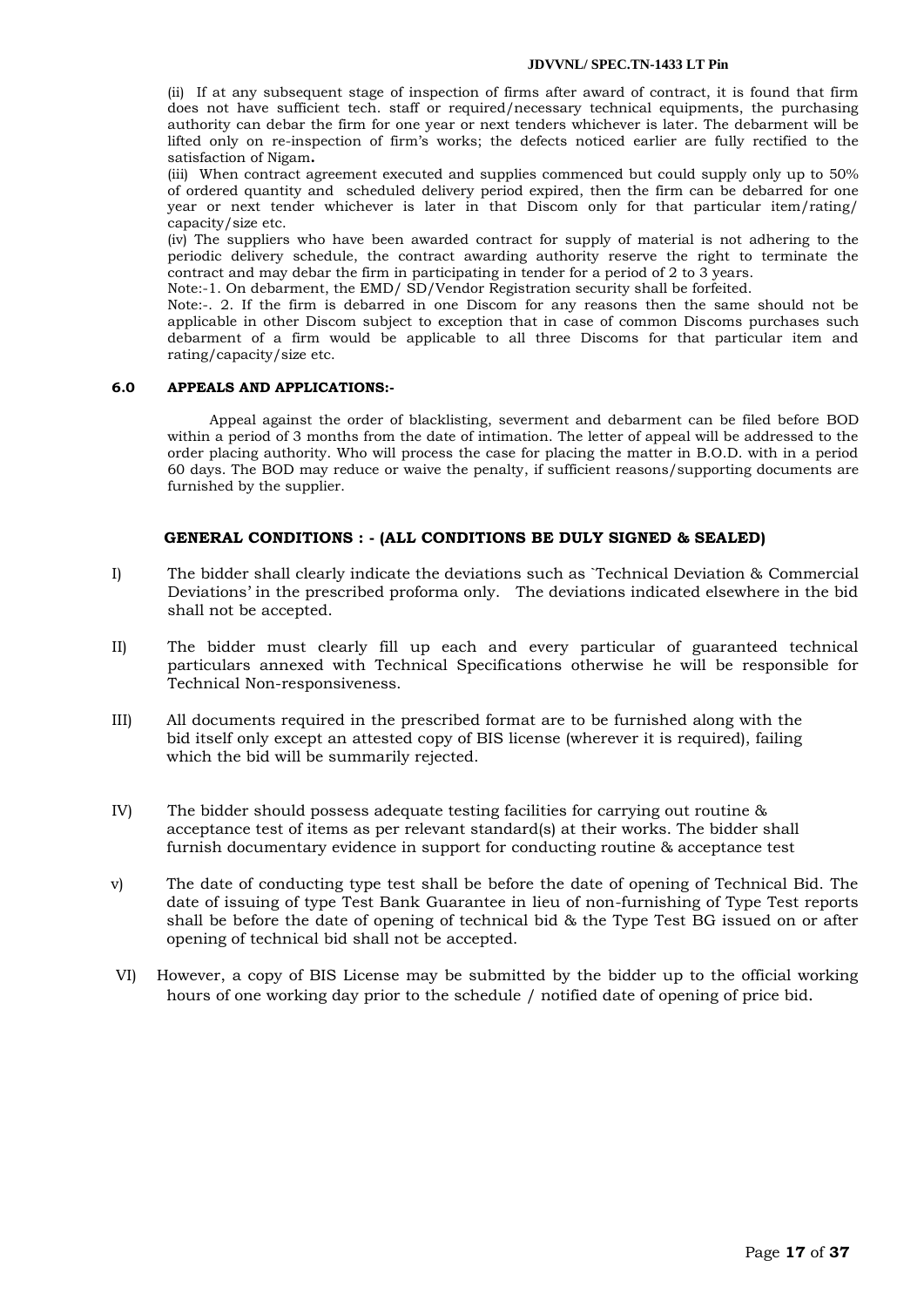#### **SCHEDULE – III B**

#### **BANK GUARANTEE IN LIEU OF FURNISHING OF TYPE TEST CERTIFICATE**

( On Rajasthan Non-Judicial Stamp Paper worth Rs. @ 0.25% of BG amount or Rs. 25,000/-, whichever is less.)

To,

The Superintending Engineer (MM&C), Jodhpur Vidyut Vitran Nigam Limited, New Power House Premises, Industrial Area, Jodhpur -342003.

Dear Sir,

 Whereas Jodhpur Vidyut Vitran Nigam Limited , Jodhpur ( hereinafter called the purchaser) has issued a bid enquiry under TN……. for procurement of ……………………………………………. ( Name of material) .

 Whereas M/s …………………………………………….. (hereinafter called the bidder ) has furnish a bid for supply of ………….. to The Superintending Engineer (MM&C), Jodhpur Vidyut Vitran Nigam Limited, Jodhpur or his Nominated officer (s) .

 Whereas in accordance with the provision of the specification of the afore said TN…….. , the bidder can deposit a bank guarantee in lieu of the requirement of furnishing the type test certificates.

 Whereas M/s ………….. ( the bidder) have requested us (Name of the Bank) to furnish the bank guarantee in lieu of the type test certificate for an amount equivalent to Rs……………… ( in words also) only.

 Under this Bank Guarantee , we (Name of the Bank) hereby undertake unconditionally and irrevocably to guarantee as primary obligator and not as Surety merely, the payment to the purchaser on his first demand without whatsoever right of objection on our part and without his first claim to the bidder in the amount not exceeding ( amount of guarantee in figures and words).

 Payment pursuant to this undertaking will be demanded by the purchaser from the Bank and will be met by the Bank without question in the case in which the bidder , on receipt of the order and / or after the acceptace of this bid, makes default in furnishing the required type test certificates. Also whether the occasion or ground has arisen for such demand the decision of The Superintending Engineer (MM&C), Jodhpur Vidyut Vitran Nigam Limited, shall be final.

 The liability of the Bank shall not at any time exceed Rs………………. ( Rupees……………).

 The undertaking will be determined on but will not withstanding such determination, continue to be in force till the expiry of 3 months from that date.

 No indulgence or grant of time by the purchaser to the bidder without the acknowledgement of the Bank will discharge the liabilities of the Bank under this guarantee.

 The guarantee herein contained shall not be affected by any change in the constitution of the bidder.

 All disputes arising under the said guarantee between the Bank and the bidder or between the bidder and the purchaser pertaining to the guarantee shall be subject to the jurisdiction of Courts only at JODHPUR in Rajasthan.

The bank further undertake not to revoke this guarantee during its currency except with the previous consent of the The Superintending Engineer (MM&C), Jodhpur Vidyut Vitran Nigam Limited, Jodhpur.

 Notwithstanding anything contained herein before, the Bank"s liability under this guarantee i.e restricted to Rs………………… (Rupees …………..) and the guarantee shall remain in force upto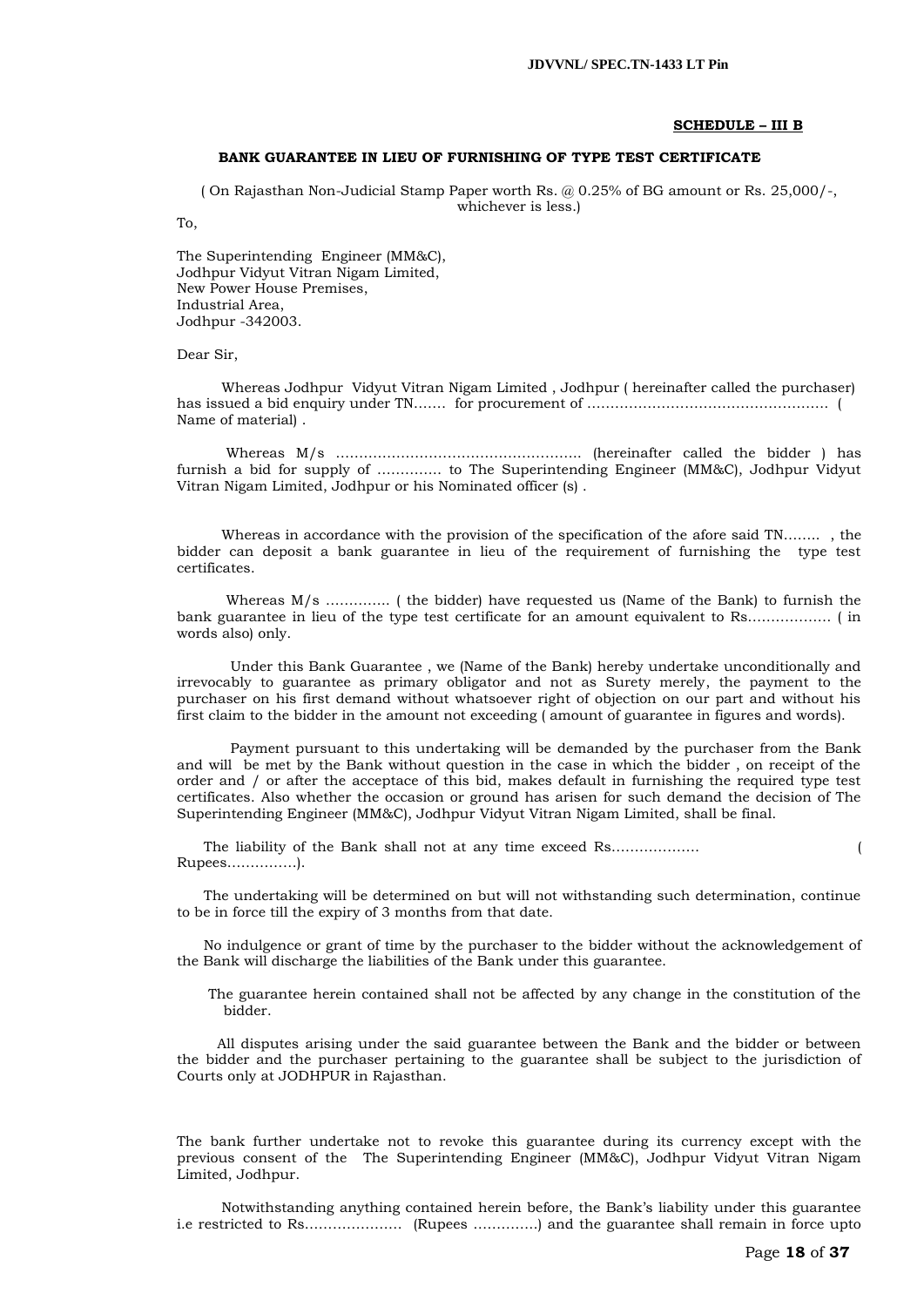…………………. Unless demand or claim in writing is presented on the Bank within three months from that date, the bank shall be released and discharged from all liabilities thereunder. However, the validity of the bank guarantee shall be extended as and when required by the purchaser.

 IN WITNESS WHEREOF the bank has executed these presents the day …………. month……………. and year…………….

Yours faithfully,

 ( Bankers) Executant

Witness:

1. 2.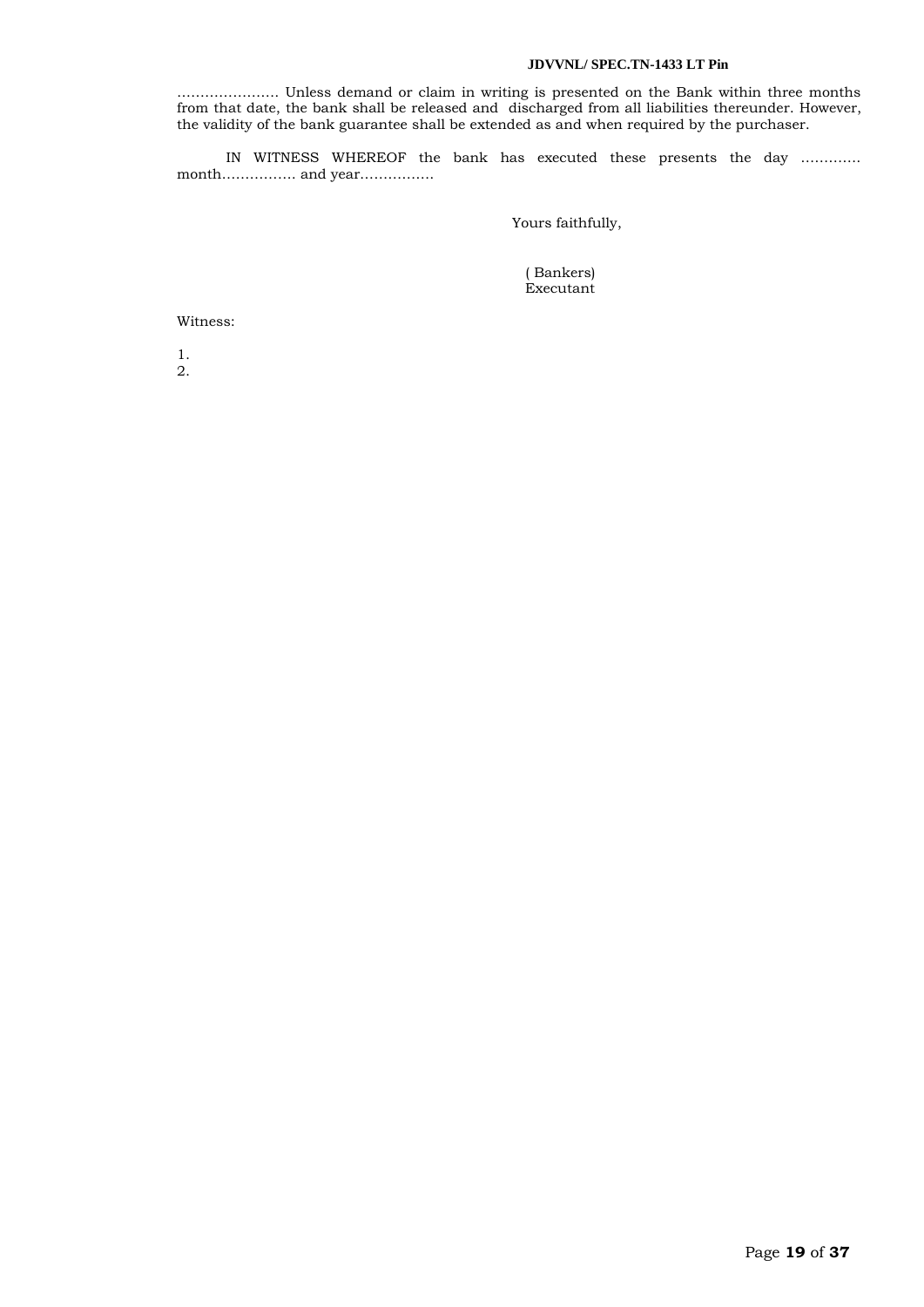#### **TN-1433**

#### **SCHEDULE-IV A**

### **ITEM - GALVANISED M.S.FORGED L.T. PINS**

#### **Must be filled in by the bidder and attached with Technical Bid**

To,

The Superintending Engineer (MM&C), Jodhpur Vidyut Vitran Nigam Limited, Jodhpur.

#### Dear Sir,

With reference to your invitation to bid against specification No. **JdVVNL/SE (MM&C) /EIIAII/TN-1433**, we agree to supply the following quantity:

| S.<br>No. | <b>Particulars of Items</b> | Bid<br>Quantity<br>$($ Nos $)$ | Qty.<br><b>Offered</b><br>(Nos.) | Justification of<br>quantity<br>per Qualifying<br>offered as<br>Requirement |
|-----------|-----------------------------|--------------------------------|----------------------------------|-----------------------------------------------------------------------------|
|           |                             |                                |                                  |                                                                             |
|           |                             | З.                             | 4.                               | o.                                                                          |
|           | GALVANISED M.S. FORGED L.T. | 1,84,396                       |                                  |                                                                             |
|           | <b>PINS</b>                 | Nos.                           |                                  |                                                                             |

1. The offer is valid for a period of 120 days from the next date of opening of Techno-Commercial Bid.

- 2. The prices are variable with base date **1st day of one month prior to the date of opening of technical bid**.
- 3. It is noted that the quantity as mentioned in the specification are approximate and we agree to supply any quantity as per your requirement.
- 4. The delivery shall strictly be in accordance with our delivery schedule as given in Schedule VIII of this specification. In case we fail to deliver the materials as indicated in the clause No.1.23 of GCC (Schedule-II), we are liable to pay recovery for delay in delivery as per clause No.1.24 of this Schedule-II of this specification. The material shall conform to your specification No. **JdVVNL/SE (MM&C)/EIIAII/TN-1433** and as per relevant ISS in all respect.
- 5. We confirm that we agree to all the terms & conditions as well as the technical stipulation of your specification No. **JdVVNL/SE (MM&C)/EIIAII/TN-1433** and there are no deviations other than as specified in the Schedule-III, V & VI (A & B).

#### **Yours faithfully,**

#### **Signature of bidder with stamp**  *Dated* **Dated**  *Dated*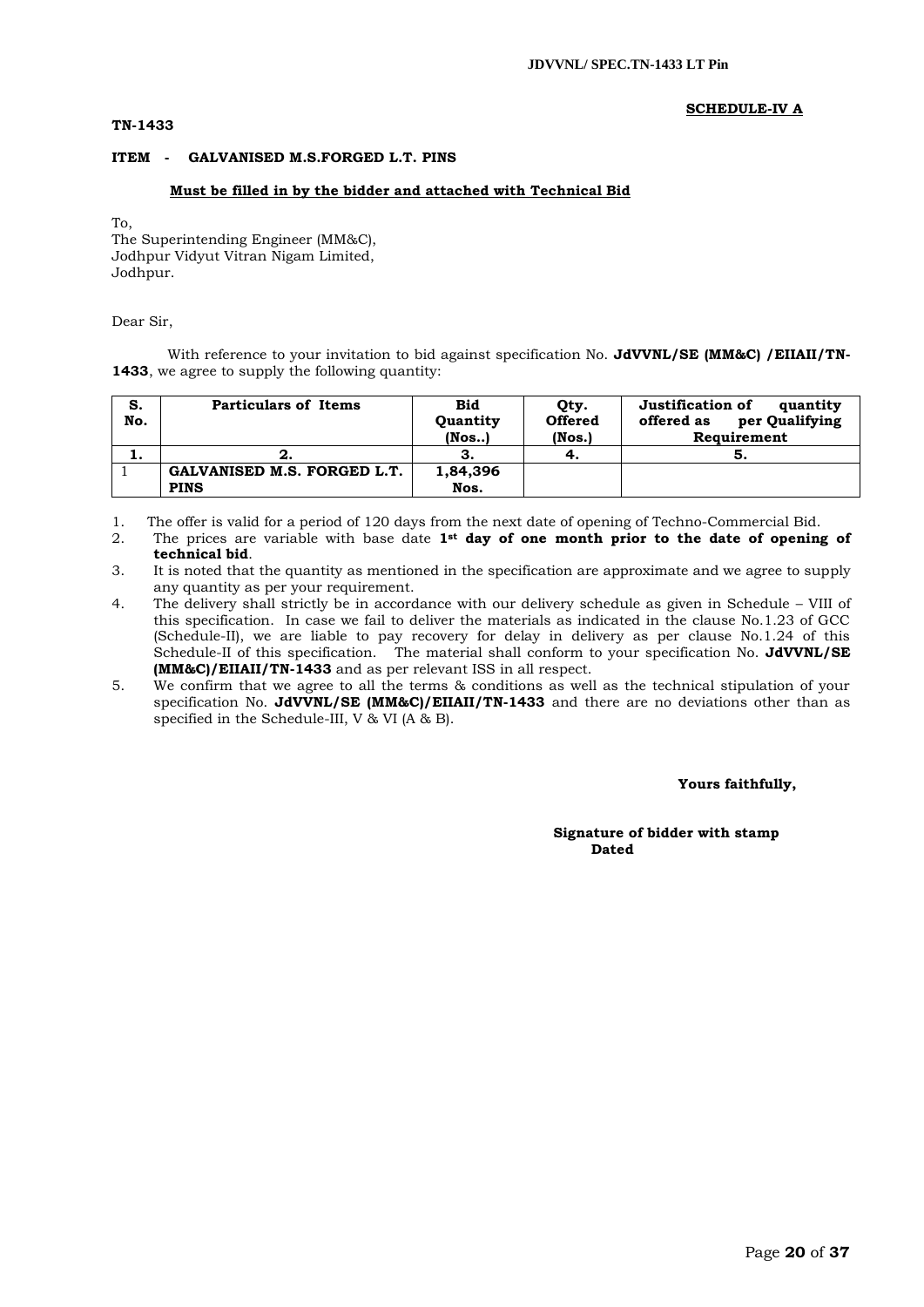



# **JODHPUR VIDYUT VITRAN NIGAM LIMITED A Govt. of Rajasthan Undertaking**

# **SCHEDULE – V TN-1433**

Statement of guaranteed technical particulars and other performance data for supply of ……………………………………….. (Name of material) against specification no..………………………..

S.No. Particulars of technical & other performance data guaranteed.

Certified that we agree to all the aforesaid technical particulars and other performance data except following :-

| S.No. | Particulars of technical & other | Reasons for           |
|-------|----------------------------------|-----------------------|
|       | Performance data                 | deviations/departure. |

# **(Signature)**

Name & Designation with seal of the bidder.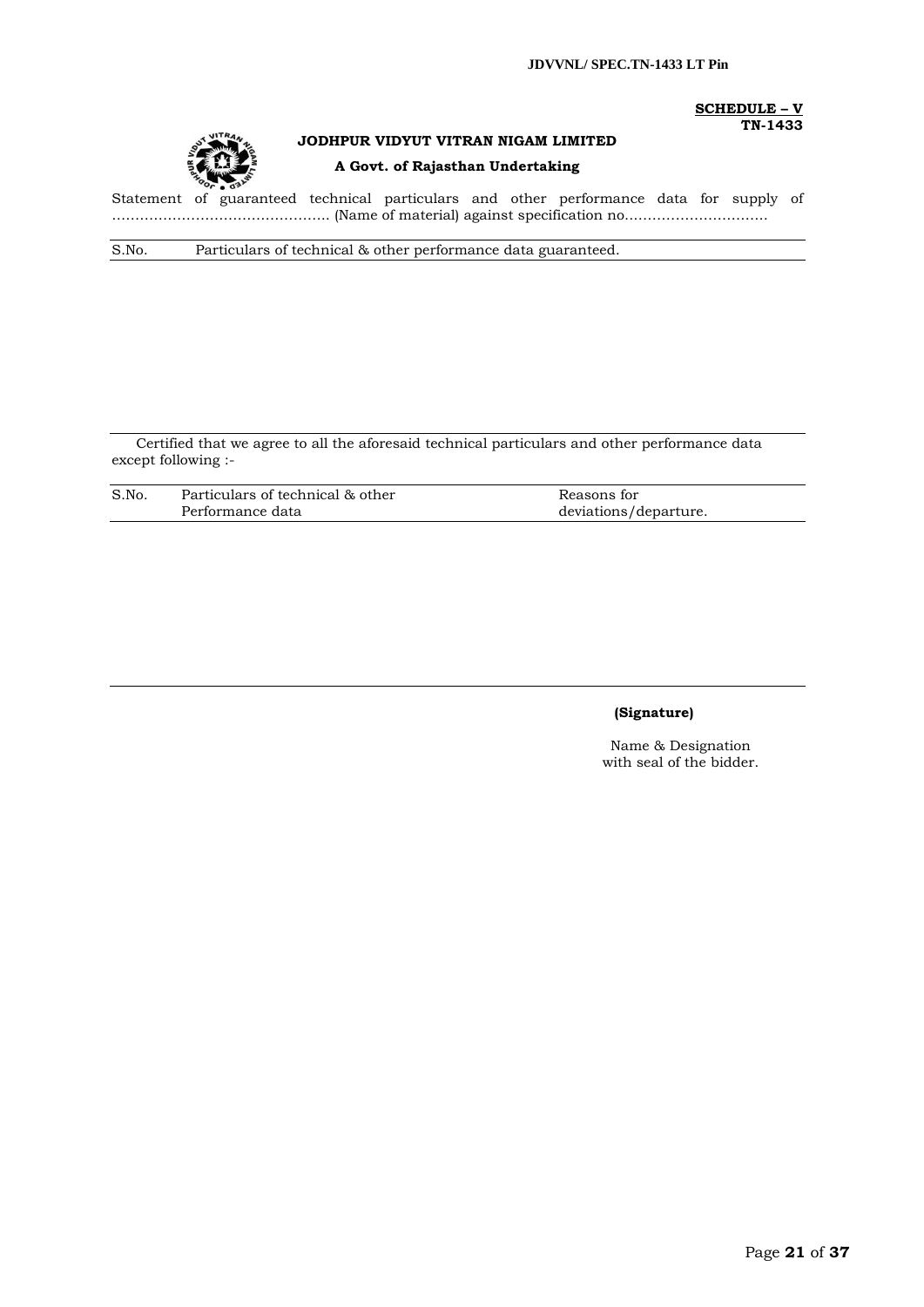### **TN-1433 SCHEDULE-V-A**

#### **GUARANTEED TECHNICAL & OTHER PARTICULARS OF GALVANISED M.S.FORGED L.T.PINS**

| S.<br>No.        | Description                        | Particulars                                        |
|------------------|------------------------------------|----------------------------------------------------|
| 1.               | MANUFACTURER'S NAME & ADDRESS      |                                                    |
| $\overline{i}$   | <b>OFFICE</b>                      |                                                    |
| ii)              | <b>WORKS</b>                       |                                                    |
| $\overline{2}$ . | STANDARD SPECIFICATION TO WHICH    | IS:7935/1975 (Fig.2)                               |
|                  | THE INSULATORS PINS SHAL CONFORM   | Latest & other relevant ISS                        |
| 3.               | DIMENSIONS OF PIN:                 |                                                    |
| A)               | LENGTH OF PIN                      | 260 MM                                             |
| $\mathbf{i}$     | <b>SHANK LENGTH</b>                | 125 MM                                             |
| $\overline{ii}$  | <b>STALK LENGTH</b>                | 135 MM                                             |
| B)               | THICKNESS OF STALK COLLER          | 5 MM                                               |
| $\mathcal{C}$    | <b>DIAMETER OF STALK</b>           |                                                    |
| $\overline{i}$   | AT TOP                             | 16 MM                                              |
| $\overline{ii}$  | <b>AT COLLAR</b>                   | 32 MM                                              |
| D                | DIAMETER OF SHANK                  | 16 MM                                              |
| E)               | LENGTH OF THREADS ON BOTH SIDES    |                                                    |
| $\mathbf{i}$     | <b>STALK</b>                       | 32 MM + 3 MM                                       |
| $\overline{ii}$  | <b>SHANK</b>                       | <b>75 MM</b>                                       |
| $\mathbf F$      | THICKNESS OF NUT (M16)             |                                                    |
| $\overline{i}$   | <b>MAXIMUM</b>                     | 15.9 MM                                            |
| $\overline{ii}$  | <b>MINIMUM</b>                     | $14.1$ MM                                          |
| $\mathrm{G}$     | SPRING WASHER THICKNESS (M16 SIZE) | $3.5$ MM + $0.2$ MM                                |
| 4.               | TOLERANCE ON VARIOUS DIMENSIONS    | $\pm$ 5% on all dimensions but tolerance of collar |
|                  |                                    | thickness on plus side upto 2 mm and on minus      |
|                  |                                    | side upto 0.5 mm.                                  |
| 5.               | MINIMUM FAILING LOAD               | 2.0 KN                                             |
| $\overline{6}$   | WEIGHT OF PIN (approx)             | $0.425$ Kg $\pm$ 2% Tolerence                      |
| $\overline{7}$   | TYPE OF GALVANISATION              |                                                    |
| $\overline{i}$   | L.T. PIN                           | HOT DIP GALVANISED                                 |
| ii)              | <b>NUTS &amp; SPRING WASHERS</b>   | HOT DIP/ELECTRO- GALVANISED.THE MIN.               |
|                  |                                    | LOCAL THICKNESS OF ELECTROPLATED ZINC              |
|                  |                                    | COATING SHALL BE 25 MICRON AS PER                  |
|                  |                                    | SERVICE GRADE NO.4 OF IS:1573/1986.                |
| 8.               | <b>MARKING</b>                     |                                                    |
| 9.               | <b>DETAILS OF PACKING</b>          | double bags, one HDP bag (inner) and one gunny     |
|                  |                                    | bag (outer) or in double gunny bag                 |

#### **SIGNATURE RUBBER SEAL & Date**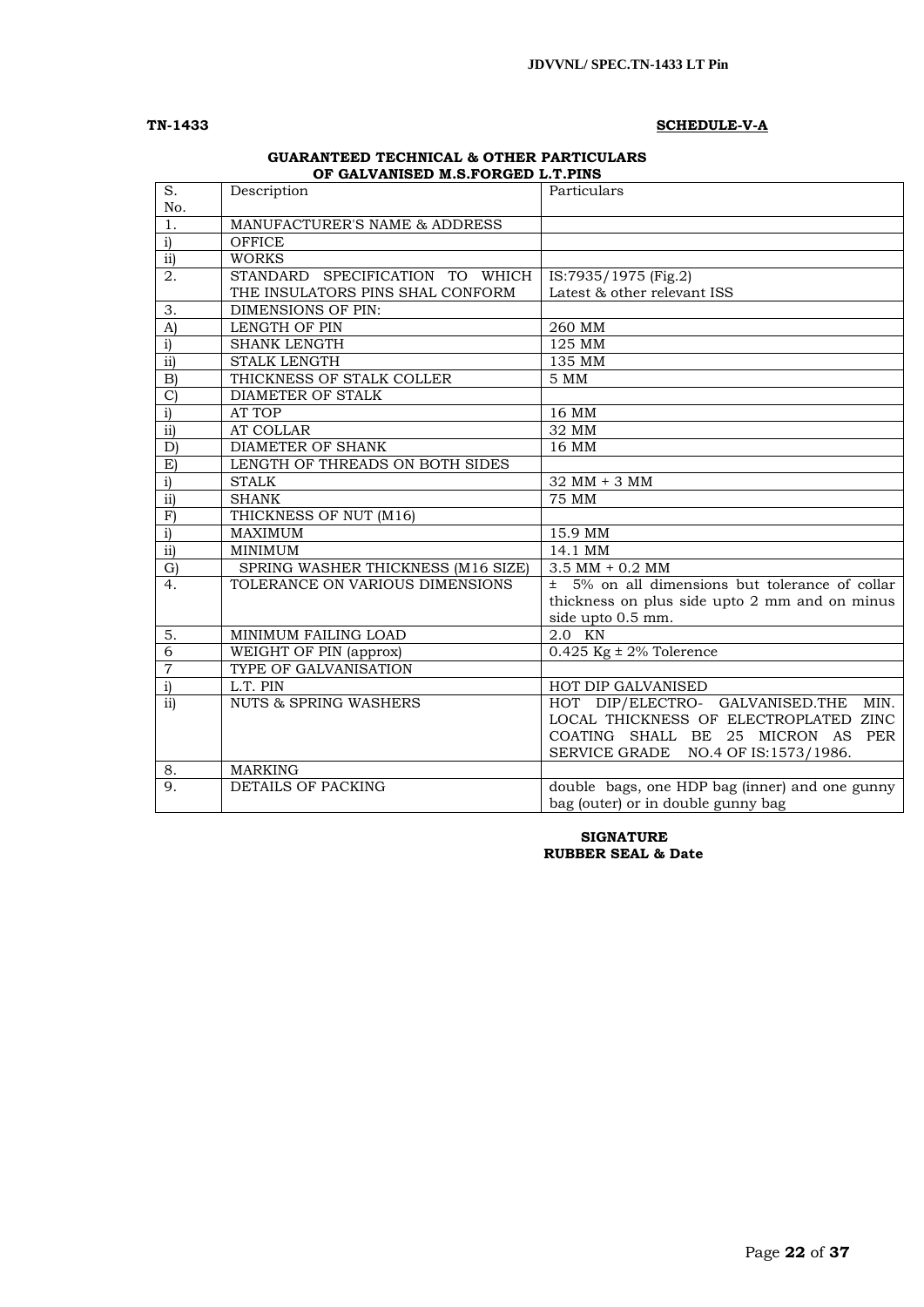**SCHEDULE – VI (A) TN-1433**



# **JODHPUR VIDYUT VITRAN NIGAM LIMITED A Govt. of Rajasthan Undertaking**

**DEPARTURE/DEVIATION FROM TECHNICAL SPECIFICATION**

The bidder shall state under this schedule the departure from the Purchaser's specification in respect of technical is as under:-

S.No. Main Deviations from Technical Specification.

Certified that we agree to all the technical specification of the NIT except for the deviation to the extent indicated above.

> **(Signature)** Name & Designation with seal of the bidder.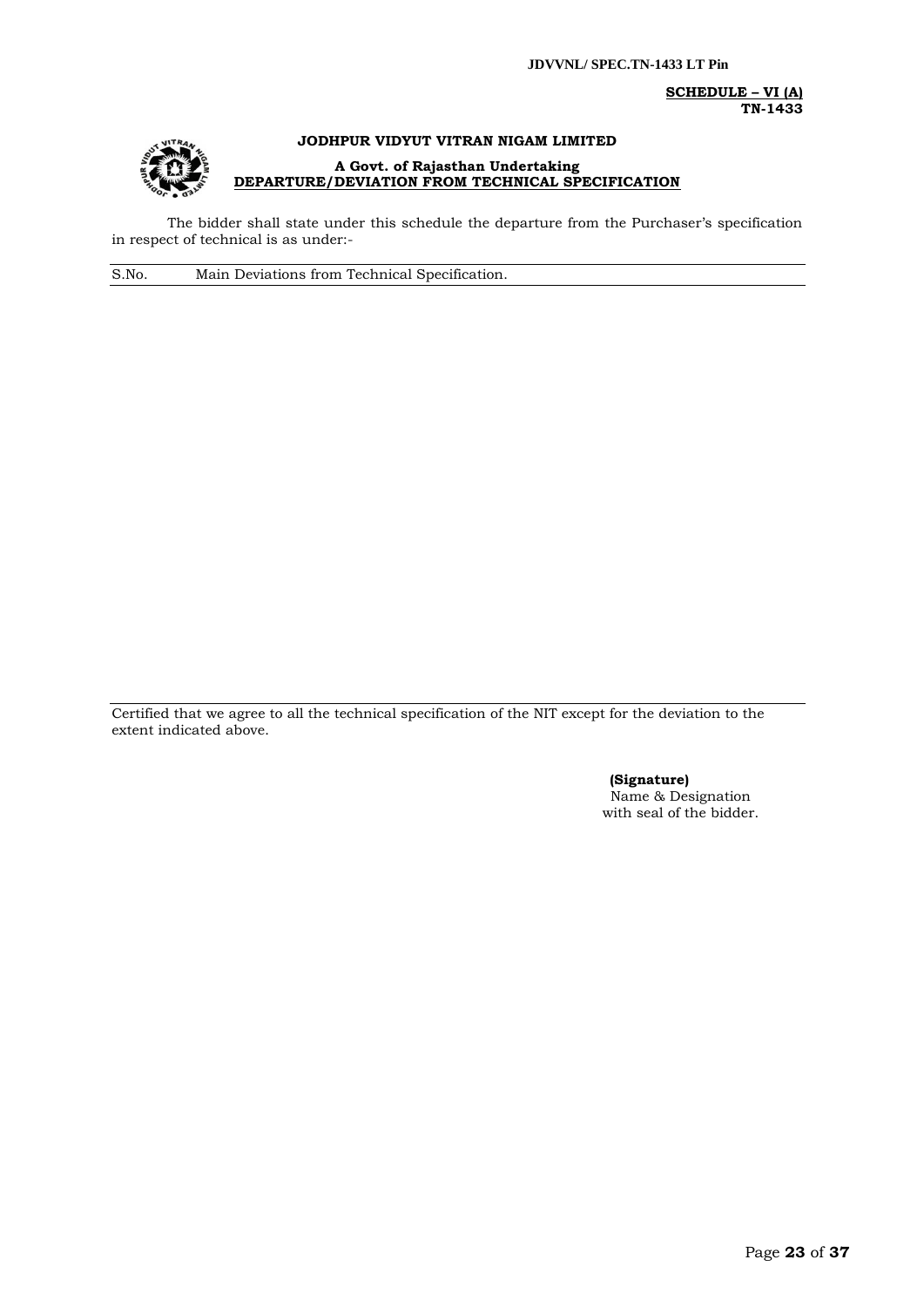**SCHEDULE – VI (B) TN-1433**

# **JODHPUR VIDYUT VITRAN NIGAM LIMITED A Govt. of Rajasthan Undertaking URE FROM COMMERCIAL TERMS & CONDITIONS OF THE SPECIFICATION**

The bidder shall state under this schedule the departure from the Purchaser's specification in respect of Commercial terms & conditions:-

S.No. Main Deviations from Specification.

Certified that we agree to all the commercial terms & conditions as laid down in General Conditions of Contract to the specification except for the deviation to the extent indicated above.

> **(Signature)** Name & Designation with seal of the bidder.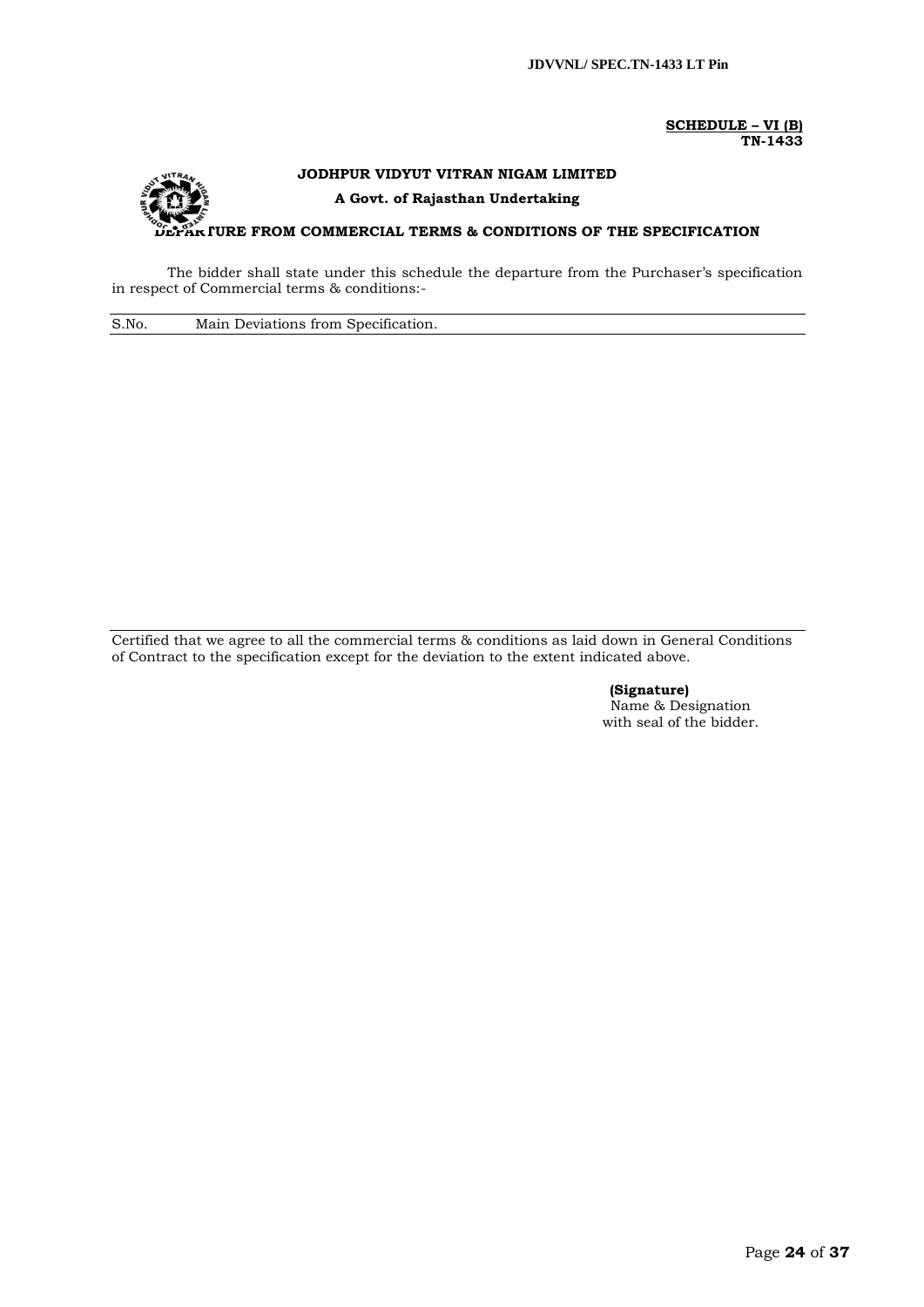#### **SCHEDULE – VII TN-1433**



# **JODHPUR VIDYUT VITRAN NIGAM LIMITED**

**A Govt. of Rajasthan Undertaking**

# **LIST OF PAST SUPPLIES**

The bidder shall state under this schedule whether material and equipments, similar to those offered in the tender have been previously supplied by him. A list shall be given of such orders executed by him together with information regarding the names of purchasing organizations, quantities supplied and when the supplies were effected. This list should be in form given below:-

| S.No. | Detailed particulars | Oty in | Order No. | Name & details          | Date of    |
|-------|----------------------|--------|-----------|-------------------------|------------|
|       | of items supplied    | Nos    | & Date    | of purchasing authority | Completion |
|       |                      |        |           |                         |            |

| If executed partially | whether still  | Delivery      | Remarks to |
|-----------------------|----------------|---------------|------------|
| be mentioned          | to be executed | stipulated in |            |
| (Qty. in Nos.)        |                | order         |            |
|                       |                |               | -0         |

**Note:** Separate schedules are to be furnished by the bidder for past supply to the JdVVNL, Jodhpur other State Electricity Boards and other Departments /Organizations.

> **(Signature)** Name & Designation with seal of the bidder.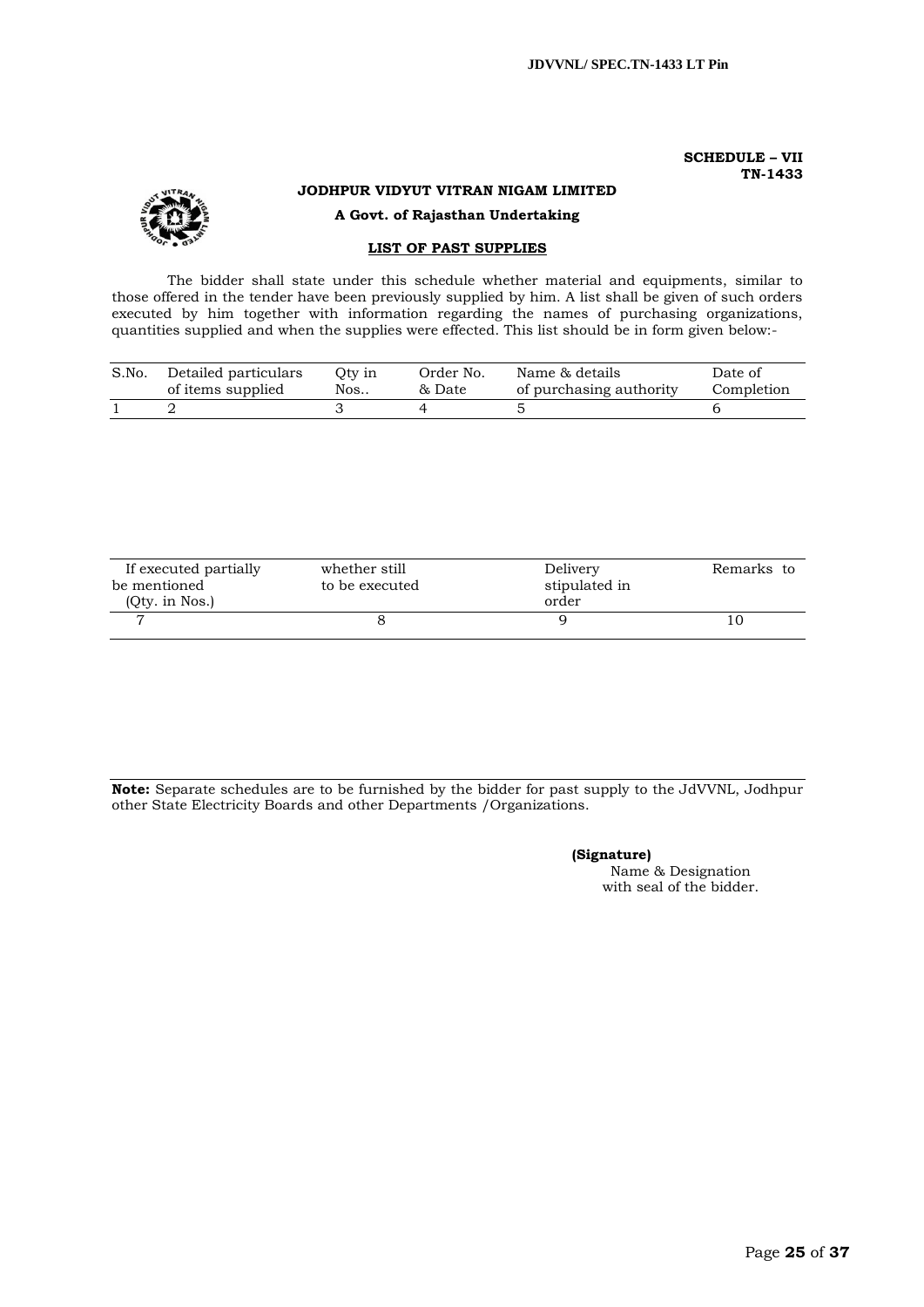#### **SCHEDULE-VIIA TN-1433**

#### **TO WHOMSOEVER IT MAY CONCERN**

This is to certify that M/s. \_\_\_\_\_\_\_\_\_\_\_\_\_\_\_\_\_\_\_\_\_\_\_\_\_\_\_\_\_\_\_\_\_\_\_\_(Complete with address) have manufactured and supplied the goods / equipments / material during the following financial year(s) to the Electrical Utilities / Government Departments / Discoms/ SEBs as detailed out  $h$ elow:

| S.No | <u>DUIDW.</u><br>Financial<br>vear in | <b>Detailed</b><br><b>Particulars</b> | Name and<br>particulars       | Unit<br>Order No. &<br>date against<br>which<br>item(s) | Ordered  |  | <b>Actual Supplied</b><br>up to | Rema<br>rks          |          |                      |
|------|---------------------------------------|---------------------------------------|-------------------------------|---------------------------------------------------------|----------|--|---------------------------------|----------------------|----------|----------------------|
|      | which<br>material<br>supplied         | of item(s)<br>supplied                | of<br>purchasing<br>authority |                                                         | supplied |  | <b>Quantity</b>                 | <b>Value</b><br>(Rs) | Quantity | <b>Value</b><br>(Rs) |
|      | 2                                     |                                       | 4                             |                                                         | 6        |  | 8                               | ą                    | 10       | 11                   |
|      |                                       |                                       |                               |                                                         |          |  |                                 |                      |          |                      |
|      |                                       |                                       |                               |                                                         |          |  |                                 |                      |          |                      |
|      |                                       |                                       |                               |                                                         |          |  |                                 |                      |          |                      |

Signature With Seal of the Bidder

 Signature of C.A Name & Designation Name : Address:

Date\_ Place

#### **Membership No:**

The above particulars are true and correct based on explanations, records and books of accounts produced before us. Further the above certificate issued on the request of the company.

CA Firm (

# **NOTE- AN UNDERTAKING FOR THE SAME BE FURNISHED AS DETAILED IN ANNEXURE-I**

**Note:- The CA Certificate should be furnished on the letter head of CA and must be signed by the bidder and C.A. firm. The details i.e. address of C.A. & membership No. shall clearly be mentioned on C.A. certificate. In case C.A. certificate is not signed by the bidder/furnished without membership No. & address of C.A. then same may not be considered for which responsibility rests with the bidder.**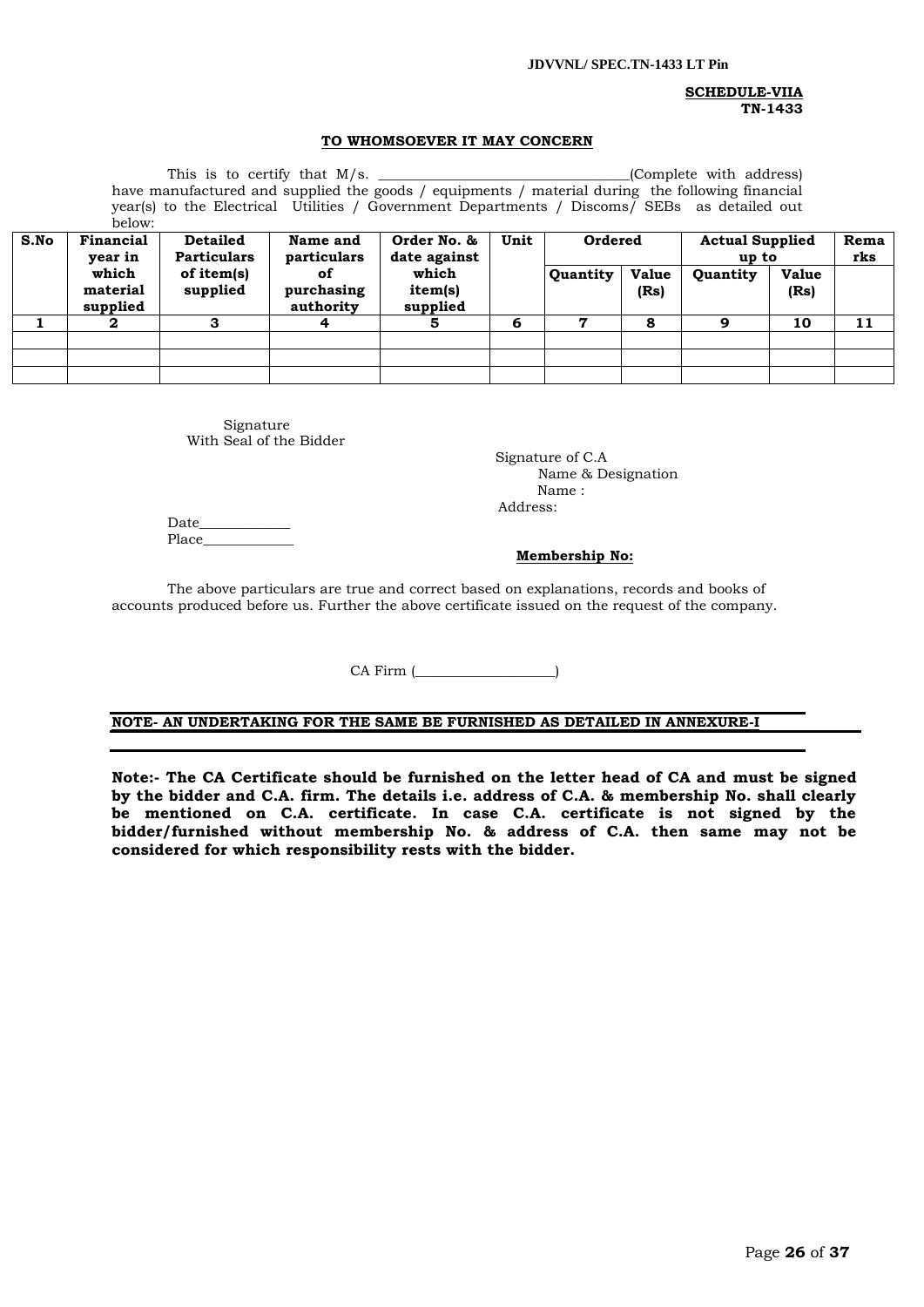### **SCHEDUE-VIII TN-1433**

#### **JODHPUR VIDYUT VITRAN NIGAM LIMITED**

#### **DELIVERY SCHEDULE**

#### **PART – A**

The delivery Schedule of the material by the Purchaser Officer is as mentioned hereunder:-

| S.N<br>$\mathbf{o}$ | <b>Particular Of Material</b> | Commencement<br>Period | Rate of Supply per<br>Month | <b>Period for Completion</b><br>of delivery of Entire |
|---------------------|-------------------------------|------------------------|-----------------------------|-------------------------------------------------------|
|                     |                               |                        |                             | material                                              |
| ι.                  | <b>GALVANISED M.S.FORGED</b>  | After 30 Days from     | In equal monthly            | 05(Five) Months                                       |
|                     | L.T. PINS                     | the date of receipt of | installment                 | thereafter                                            |
|                     |                               | P.O                    |                             |                                                       |
|                     |                               |                        |                             |                                                       |
|                     |                               |                        |                             |                                                       |
|                     |                               |                        |                             |                                                       |
|                     |                               |                        |                             |                                                       |

**Note –** In case ordered quantity is different than quoted quantity, then monthly delivery shall be adjusted proportionately. **Tenders in which monthly delivery schedule as above is not indicated, shall be considered as NON-RESPONSIVE.**

# **PART - B**

In case bidder deviates from the delivery schedule mentioned by the purchaser in Part-A, then the delivery Schedule of the material by the bidder shall be indicated / mentioned as under:-

| S.N<br>O | <b>Particular Of Material</b> | Commencement<br>Period | Rate Of<br>Supply per<br>Month | Period for Completion of<br>delivery of Entire material |
|----------|-------------------------------|------------------------|--------------------------------|---------------------------------------------------------|
|          |                               |                        |                                |                                                         |

**Note**: (i) During the commencement period, the process of model assembly and submission of B.O.M. for approval shall be got completed.

ii) During the commencement period the contractual formalities shall be got completed.

**Signature Name & Designation With Seal of the Bidder**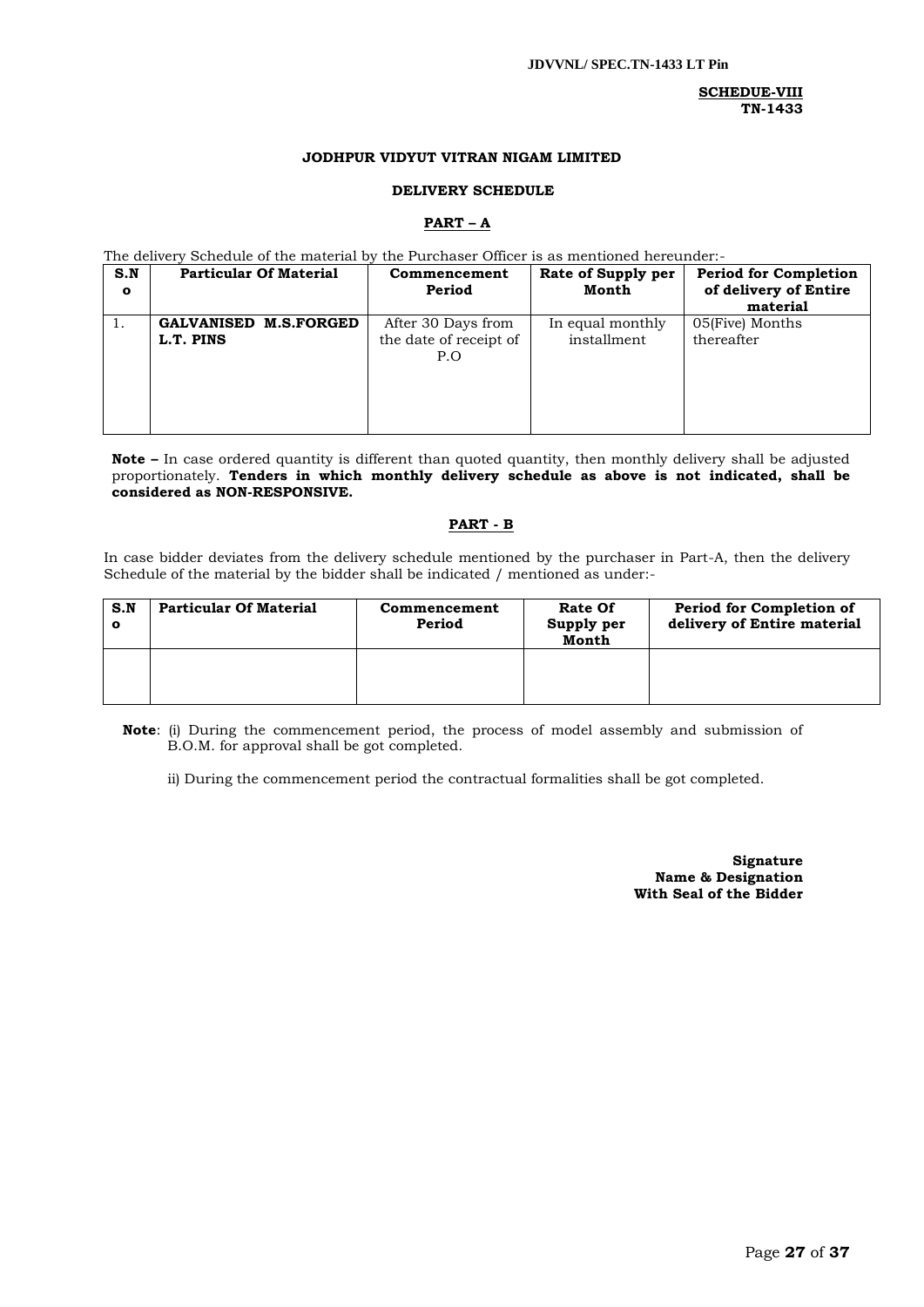#### **SCHEDULE – IX TN-1433**

# **JODHPUR VIDYUT VITRAN NIGAM LIMITED**

**A Govt. of Rajasthan Undertaking**

List of Equipments and Technical Hands Available with the Firm (To be filled in by the bidders & enclosed with the bid)

Manufacturers who are quoting against this bid are requested to furnish the following information along-with the bid. The Purchaser will have the discretion to ignore the bid without the under noted particulars and/or ignore the bid particulars.

- 1. Name and Address of Manufacturer.
- 2. Place where works exist.
- 3. Details of machinery particularly with B.H.P. of each item installed.
- 4. Details of staff employed in the works.
- 5. Date when started the manufacturing of item under reference.
- 6. List of items manufactured.
- 7. Literature and drawings of items manufactured showing their description, size, design and other important technical particulars.
- 8. Details of order so far, executed along with the names of organization to whom supplied.
- 9. Manufacturing capacity.
- 10. Is the workshop open for inspection by the representative of the board, if required?
- 11. Statement of financial resources and Banking Reference along with Balance-Sheet for previous two years.
- 12. Testing facilities available for the manufactured articles in the testing laboratory of works.
- 13. Whether the Firm is a small/medium/large scale industry.
- 14. Registration No. with :
	- i. Small Scale, National/State.
	- ii. DGTD
	- iii. State Industries Department.

#### **(Signature)** Name & Designation

with seal of the bidder.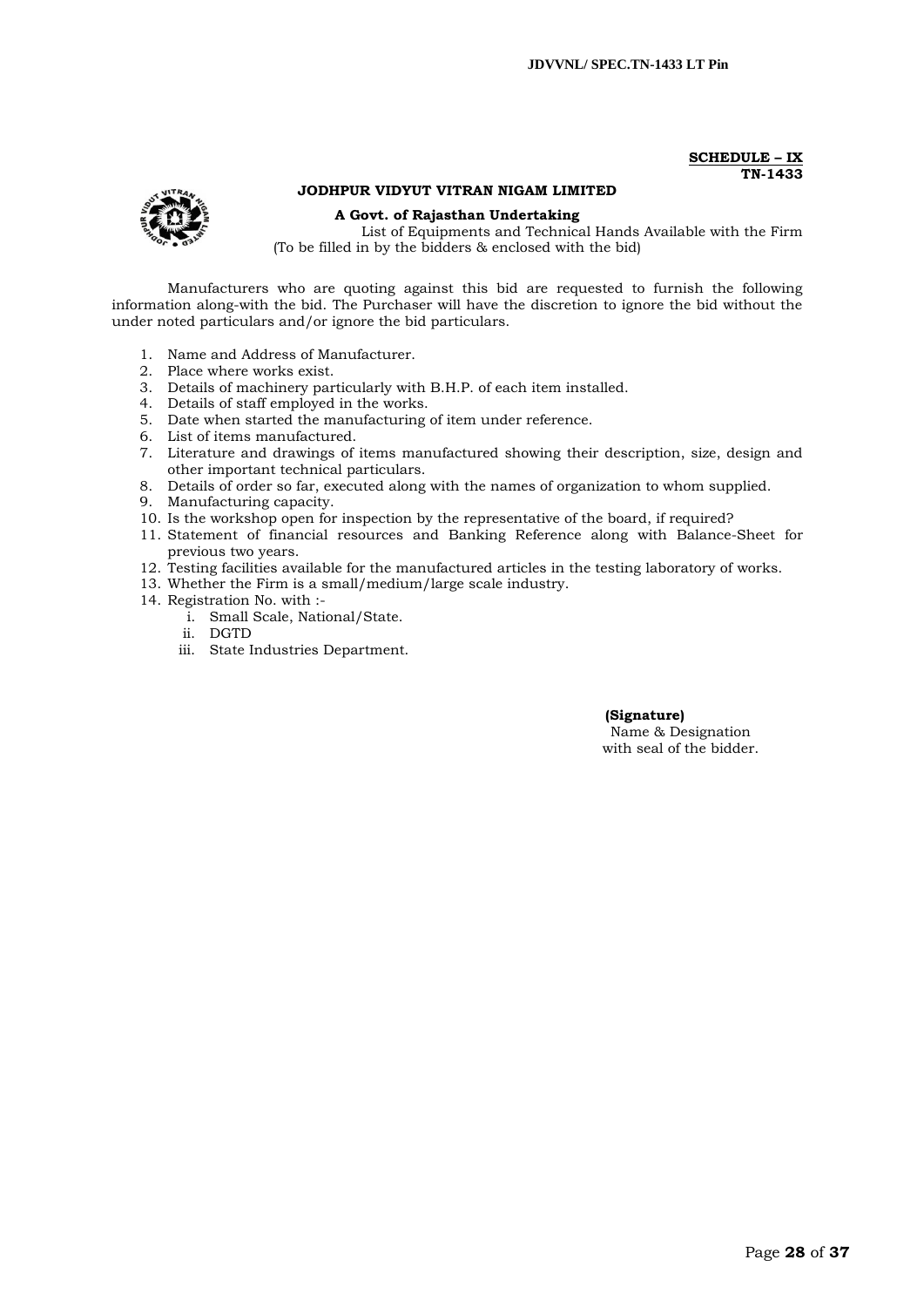### **SCHEDULE – X**

### **(TO BE FURNISHED ON NON-JUDICIAL STAMP WORTH Rs.100/- & DULY NOTARIZED)**

#### **FORMAT OF AFFIDAVIT**

|          |  | Aged                                        |    |
|----------|--|---------------------------------------------|----|
| Residing |  | Proprietor/Partner/Director                 | οf |
| M/s      |  | do hereby solemnly affirm and declare that: |    |

(a)  $My/Our$  above noted enterprise  $M/s$  \_\_\_\_\_\_\_\_\_\_\_\_\_\_\_\_\_\_\_\_\_\_\_\_\_\_has been issued acknowledgement of Entrepreneurial Memorandum Part II by the District Industries Centre\_\_\_\_\_\_\_\_\_\_\_\_\_\_\_\_\_\_\_\_\_\_\_\_\_\_. The acknowledgement No. is \_\_\_\_\_\_\_\_\_\_\_\_\_\_\_dated \_\_\_\_\_\_\_\_\_\_\_\_\_\_\_ and has been issued manufacture of following items:

Name of Items Production Capacity (Yearly)

- (i) (ii)
- (iii)
- (iv)
- (v)

(b) My/Our above noted acknowledgement of Entrepreneurial Memorandum Part-II has not been cancelled or withdrawn by the Industries Department and that the enterprise is regularly manufacturing the above items.

(c) My/Our enterprise is having all the requisite plant and machinery and is fully equipped to manufacture the above noted items.

Place

Signature of Proprietor/Director Authorized Signatory With Rubber Stamp and date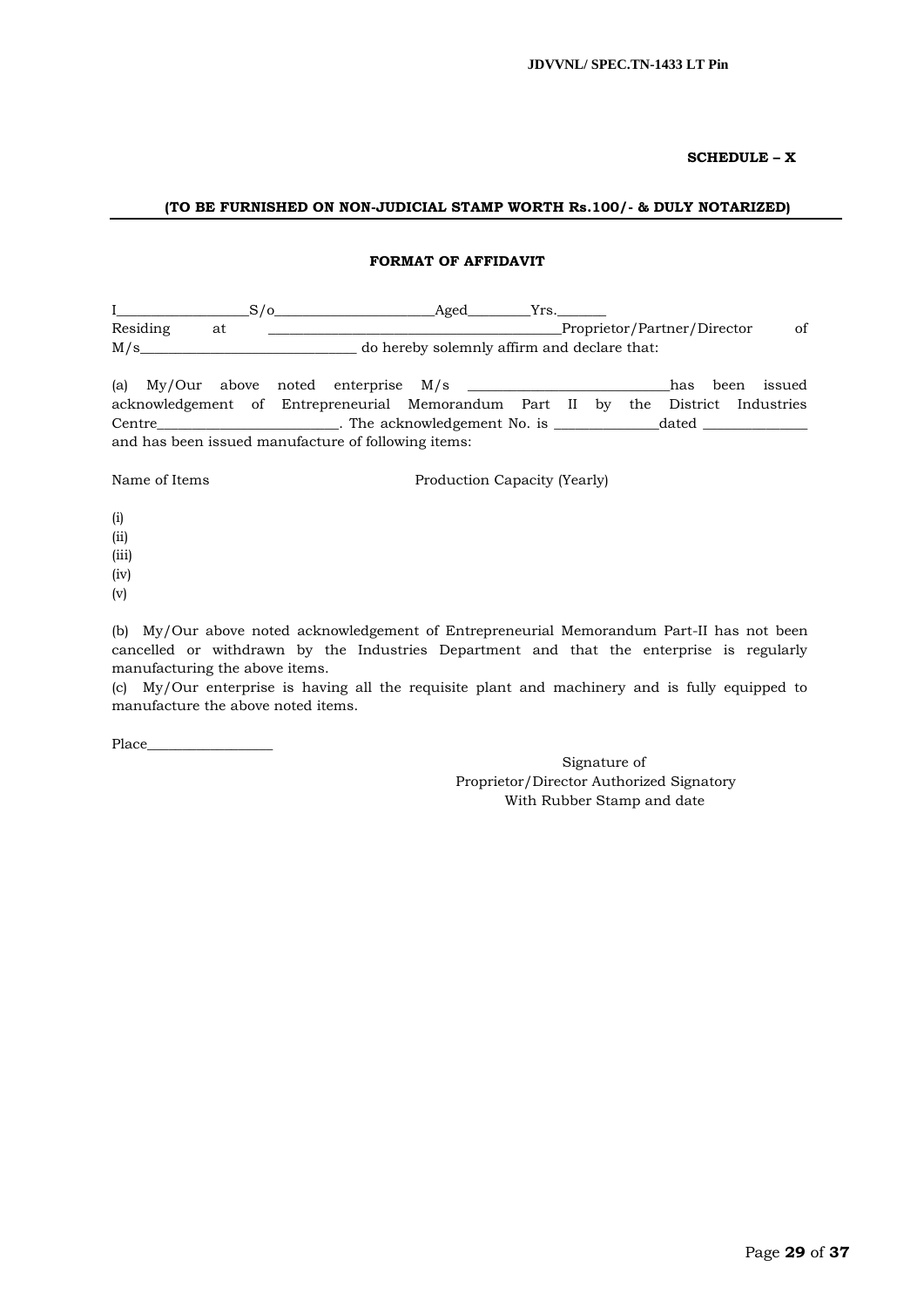# **Amendments in GCC & ITB**

# **1) Wherever EMD and Security Bank Guarantee (SBG), are appearing in the ITB, GCC & other Bidding Documents, same is hereby replaced by BID SECURITY as under:-**

# **BID SECURITY**

Bid security shall be 2% **of the estimated value of subject matter of procurement put to bid.** In case of Small Scale Industries of Rajasthan it shall be 0.5% of the **quantity offered** for supply and in case of sick industries, other than Small Scale Industries, whose cases are pending with Board of Industrial and Financial Reconstruction, it shall be 1% of the value of bid. Every bidder, if not exempted, participating in the procurement process shall be required to furnish the bid security as specified in the notice inviting bids.

# **In case SSI unit of Rajasthan quotes the less than the tendered quantity, then they are required to furnish Bid Security @ 0.5% of the value of the quantity offered by them, failing which bid shall be considered non-responsive.**

The Bid Security amount (as applicable) to be paid by Demand Draft/Banker's Cheque in favour of SR. AO (CASH & CPC), JDVVNL, Jodhpur (payable at Jodhpur) 342003 **upto 4.00 p.m. upto one WORKING day prior to schedule date of opening** of respective bid or Bank Guarantee, in specified format, of a scheduled bank in favor of Superintending Engineer (MM&C), JDVVNL, Jodhpur, **upto 4.00 p.m. upto one WORKING day prior to schedule date of opening** of respective bid and obtain a receipt/acknowledgement thereof. No other mode of deposit shall be accepted. At the time of depositing the Bid Security amount or Bank Guarantee, the bidder shall also furnish self attested and duly attested by Notary, the documentary evidence of SSI unit of Rajasthan or of sick unit (as applicable). along with affidavit as per schedule X on non-judicial stamp of Rs. 100/-

The Bank Guarantee against Bid Security be issued by Nationalized / Scheduled Bank. The same may be accepted after confirmation by issuing Bank. If any Bid Security Bank Guarantee is not in proper format / not confirmed by the issuing Bank the same would not be accepted and the bidder would be immediately shorted out from bid process.

The Micro, Small & Medium Scale Industries of Rajasthan and sick industries, other than Small Scale Industries, whose cases are pending before the Board of Industrial and Financial Reconstruction (BIFR) shall furnish self-attested documentary evidence duly attested by Notary to claim the above.

# **2) Wherever Performance Bank Guarantee (PBG) and Composite Bank Guarantee (CBG) are appearing in the ITB, GCC & other Bidding Documents, same are hereby replaced by PERFORMANCE SECURITY as under:-**

# **PERFORMANCE SECURITY**

- (i) Performance security shall be solicited from all successful bidders except the department's of the State Government and undertakings, corporations, autonomous bodies, registered societies, co-operative societies which are owned or controlled or managed by the State Government and undertakings of the Central Government. However, a performance security declaration shall be taken from them. The State Government may relax the provision of performance security in particular procurement or any class of procurement.
- (ii) Performance security from the successful bidder shall be taken **5%** (of the amount of supply order in case of established suppliers)/ **1%** (of the amount of supply order in case of Micro, Small & Medium scale industries of Rajasthan)/2%( of the amount of supply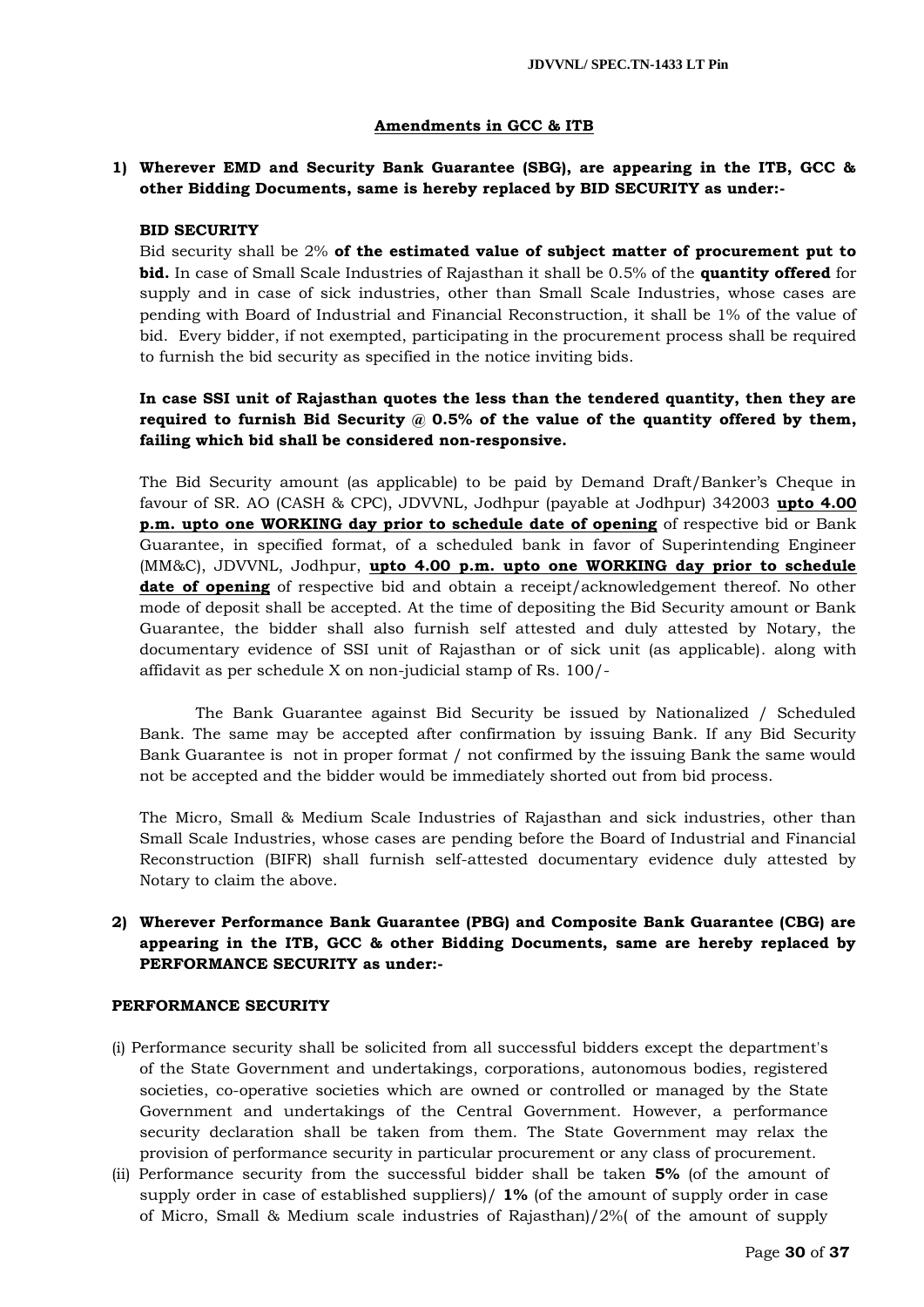order in case of sick industries)/10% (of the amount of supply order in case of other suppliers). In case of successful bidder , the amount of bid security may be adjusted in arriving at the amount of the performance security, or refunded if the successful bidder furnishes the full amount of performance security.

# **3) VENDOR REGISTERATION**

**.**

**The relaxation/exemption given to the registered vendors of the Nigam in respect of EMD/SBG, wherever appearing in the ITB, GCC & other Bidding documents, are hereby WITHDRAWN.**

**4) The indirect taxes i.e. Excise Duty, Service Tax, VAT/CST, Entry Tax etc. mentioned in G.C.C., ITB and other bidding document may now be read as G.S.T.**

**5)** The following amendment is hereby made in GCC Clause No. 1.43 (Due Date of Payment):

 Payment shall be due and payable by the purchaser in accordance with the provision of the contract within a reasonable period from the date of receipt of each invoice by the contractor / supplier duly supported by a certificate of the Engineer. The purchaser will take all possible efforts to make payment to the contractor / supplier generally on **45th day** after receipt of duly verified challans / receipts / bill in the office of paying authority (Sr. Accounts Officer (Cash &CPC) Jodhpur Discom, Jodhpur / Concerned Circle Accounts Officer) and completion of contractual formalities. But in case of delay in payment the purchaser shall not be liable to pay any interest on the outstanding amount to the contractor / supplier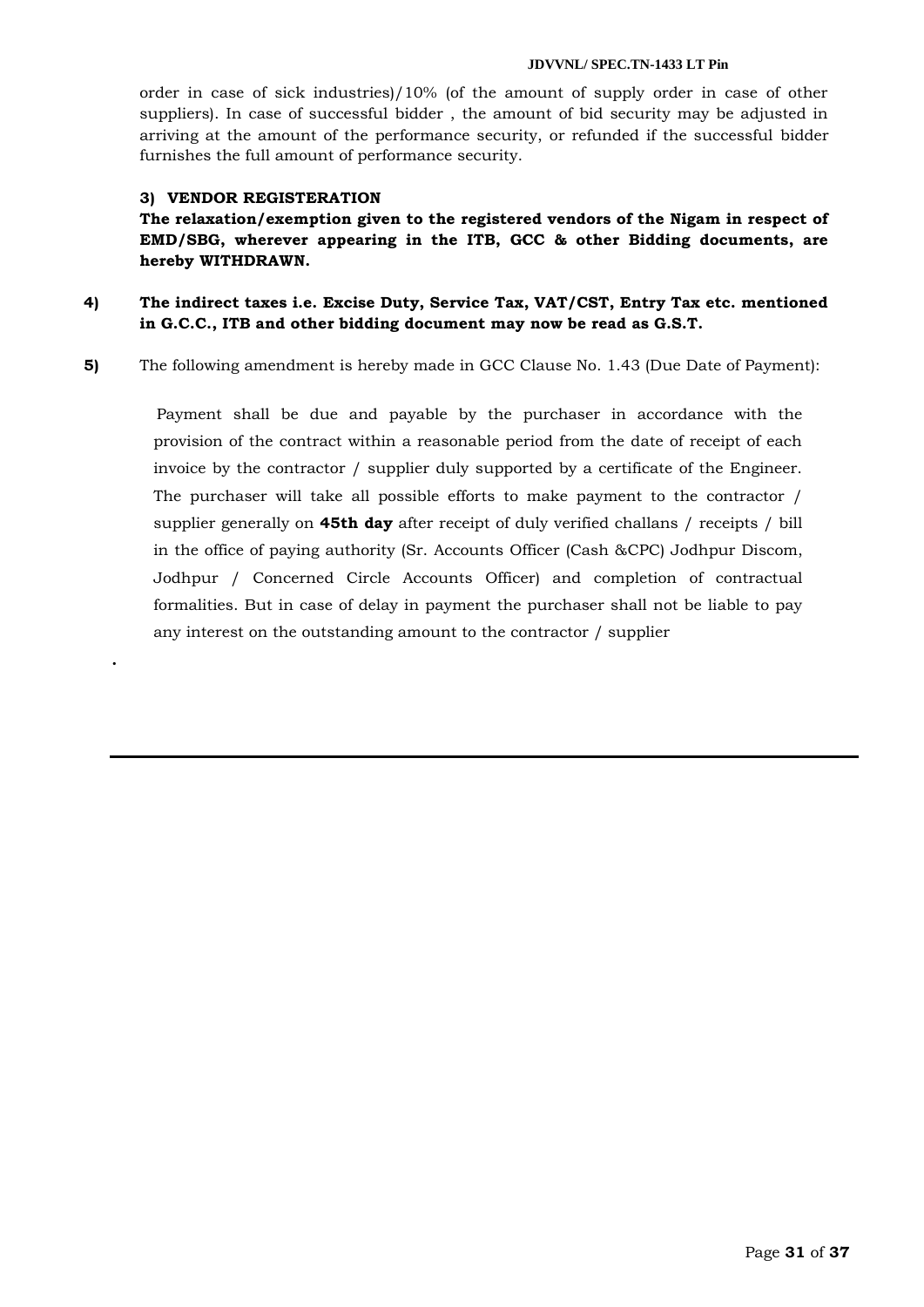# **APPENDIX-A**

Bank Guarantee No. \_\_\_\_\_\_\_. Security Amount :  $\qquad \qquad$ Issued on dated : \_\_\_\_\_\_\_\_. Valid upto : \_\_\_\_\_\_\_\_. Claim upto / Grace period: \_\_\_\_\_\_\_\_.

#### **PERFORMA OF BANK GUARANTEE FOR BID SECURITY**

(Bank Guarantee in lieu of bid Security on non-judicial Stamp Paper of Rajasthan State of 0.25% of the B.G. value or Rs.25,000/-, whichever is less)

To,

The Superintending Engineer (MM&C), Jodhpur Vidyut Vitaran Nigam Limited, Jodhpur.

- 1. Whereas \_\_\_\_\_\_\_\_\_\_\_\_\_\_\_\_ (name of the Bidder) (hereinafter called "the Bidder") has submitted its bid dated \_\_\_\_\_\_\_ (date of submission of bid) for \_\_\_\_\_\_\_\_\_ (name of contract/ name of the material with Bid no. / TN No. \_\_\_\_\_) (hereinafter called "the Bid").
- 2. KNOW ALL PEOPLE by these presents that WE \_\_\_\_\_\_\_\_\_\_\_\_ (name and address of branch of Bank ) of \_\_\_\_\_\_\_\_\_ (name of country), having our registered office at \_\_\_\_\_\_\_\_\_\_\_\_\_\_\_\_\_\_\_\_\_\_ (addresses of bank) (hereinafter called "the Bank"), are bound unto \_\_\_\_\_\_\_\_\_\_\_\_\_\_\_ (name of Purchaser) (hereinafter called "the Purchaser") in the sum of Rs. \*\_\_\_\_\_\_\_\_\_\_\_\_ for which payment well and truly to be made to the said Purchaser, the Bank binds itself, its successors, and assigns by these presents sealed with the Common Seal of the said Bank this \_\_\_\_\_\_\_ day of \_\_\_\_\_\_ 20\_\_\_\_.

# 3. THE CONDITIONS of this obligation are :

- i. If the bidder withdraws its Bid during the period of bid validity specified by the Bidder in the Bid Form; or
- ii. If the bidder refuses to accept the correction of error in his Bid; or
- iii. If the bidder, having been notified of the acceptance of its Bid by the purchaser during the period of bid validity:
- a. Fails or refuses to execute the Contract Agreement within the time specified in purchase / work order, if required, or
- b. Fails or refuses to furnish the performance security within the time specified in purchase / work order in accordance with the GCC, or
- c. Fails to commence supply of goods or services or execute work as per purchase / work order within time specified.
- iv. If the bidder breaches any provision of the Code of integrity specified in the RTPP Act and Chapter VI of the RTPP Rules.
- 4. We undertake unconditionally and irrevocably to guarantee as primary obligator and not as surety merely to pay to the purchaser a sum of Rs. \_\_\_\_\_\_\_\_\_\_\_ (in words Rs. \_\_\_\_\_\_\_\_\_\_\_\_\_\_\_\_\_\_\_\_\_\_\_\_\_\_\_\_\_\_\_\_\_\_\_\_\_\_) upon receipt of its first written demand, without the purchaser having to substantiate its demand, provided that in its demand the Purchaser will note that the amount claimed by it is due to it owing to the occurrence of one or all of the above three conditions specifying the occurred condition or conditions.
- 5. The decision of the Superintending Engineer (MM&C), Jodhpur Vidyut Vitaran Nigam Limited, Jodhpur shall be final whether breach has been committed on the right to demand the amount of guarantee from us which has accrued to the purchaser.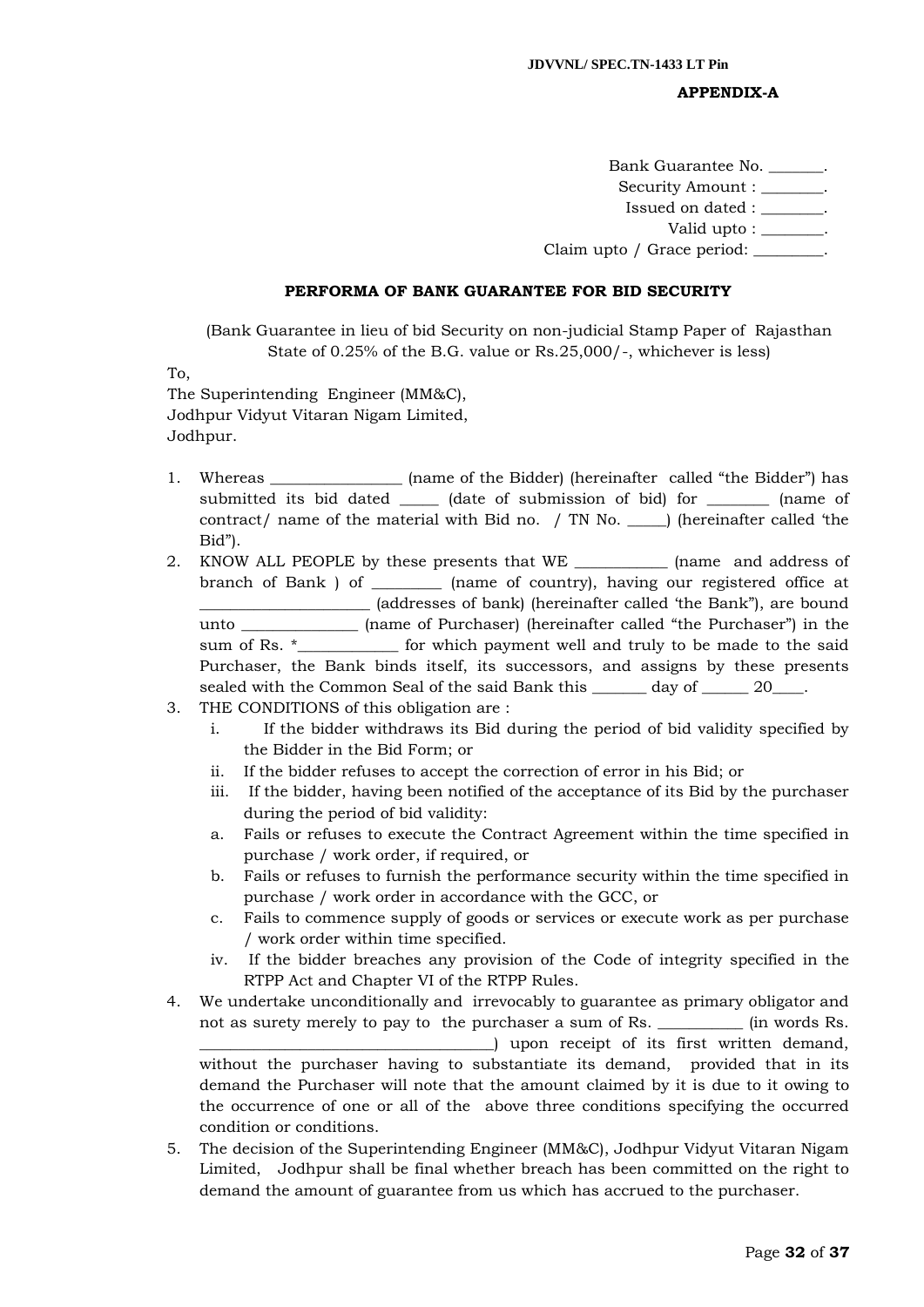- 6. This guarantee shall not cease or determine, if the purchaser grants time or indulgence or vary the terms of the contract with the Contractor or without our consent or knowledge.
- 7. The guarantee herein contained shall not be affected by any change in the constitution of the Contractor.
- 8. We **See Hank Name)** further undertake not to revoke this guarantee during its currency except with the previous consent of the Superintending Engineer (MM&C), Jodhpur Vidyut Vitran Nigam Limited, Jodhpur.
- 9. All disputes arising under the said guarantee between the Bank and the Nigam or between the Contractor and the Nigam pertaining to the guarantee, shall be subject to the jurisdiction of the Courts in Jodhpur, Rajasthan alone.
- 10. This guarantee will remain in force up to and including one hundred eighty (180) days after the date of the opening of bids, i.e. upto \_\_\_\_\_\_\_\_\_\_\_, with a further grace period of Ninety (90) days and any demand in respect thereof should reach the Bank not later than the above date.

Yours faithfully, Bankers (EXECUTANT) Signed by the above named Bank in presence of : (signature with full Name and Address)

Witness :

.

1. \_\_\_\_\_\_\_\_\_\_\_\_\_\_.  $2.$ 

Attested by Notary Public, First Class Magistrate or directly confirmed by the executing Bank.

\* The Bidder should insert the amount of the guarantee in words and figures denominated in the currency of bid.

**Note** : In case the bid is submitted by a Joint Venture, the Bid Bank guarantee shall be in the name of Lead partner or in the name of joint venture partners submitting the Bid covering all the partners of the joint venture.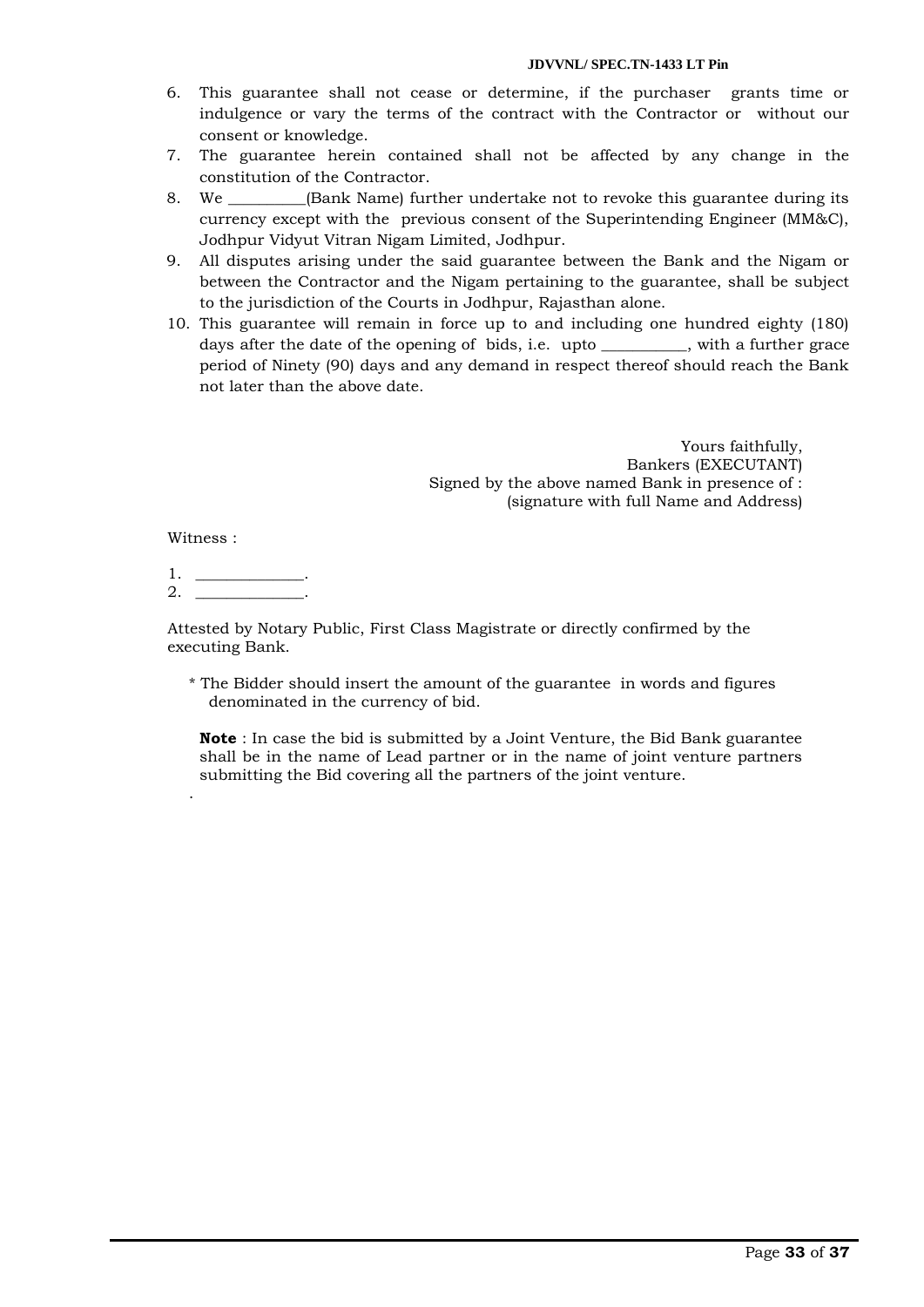# **Appendix-B**

# **IMPORTANT INSTRUCTION**

- 1. All the intending bidders are requested to submit hard copy of all the document(s), uploaded on the e-procurement web-portal, in a sealed envelop in the office of the SE (MM & C), JdVVNL, Jodhpur. This sealed envelop shall be opened on the same date of bid opening i.e. on website of e.proc.rajasthan.
- *2. Bidders are requested to read the bid documents very carefully and upload their bid well in time. Please note that no further chance shall be given for attending shortcoming(s), if any and in the event of shortcoming in any tender document(s), the bid is likely to be rejected.*
- 3. At the time of accepting counter offer given or at the time of negotiation, bidders change the quantity of original offer & give the conditional acceptance of counter offer which is not in accordance with RTPP rules and Act therefore Negotiation with the bidders or counter offer given to bidder shall be accepted in terms of price only. Restriction on quantity to be supplied or any other conditional offer shall not be accepted. If any conditional offer is given then that bidder shall be treated for violation of the code of integrity in terms of sec 11 of RTPP Act and Rule 80 of RTPP Rules and action shall be taken against defaulter bidder in accordance with RTPP Rules and Act.
- 4. In case of bid security deposited, the firm deposits lesser security than the required amount, bid shall be rejected.
- 5. As per notification SO 165 issued by Fin. Dept. dt. 19.11.2015 on reference to RTPP rules, "clause 8(A)" bidding document shall be provided to MSME at 50% of prescribed cost.
- 6. RTPP Act 2012 & RTPP rules 2013 shall be applicable for the procurement process.
- 7. A declaration regarding debarment/blacklisting/code of integrity shall be given by bidder in Annx-"A" .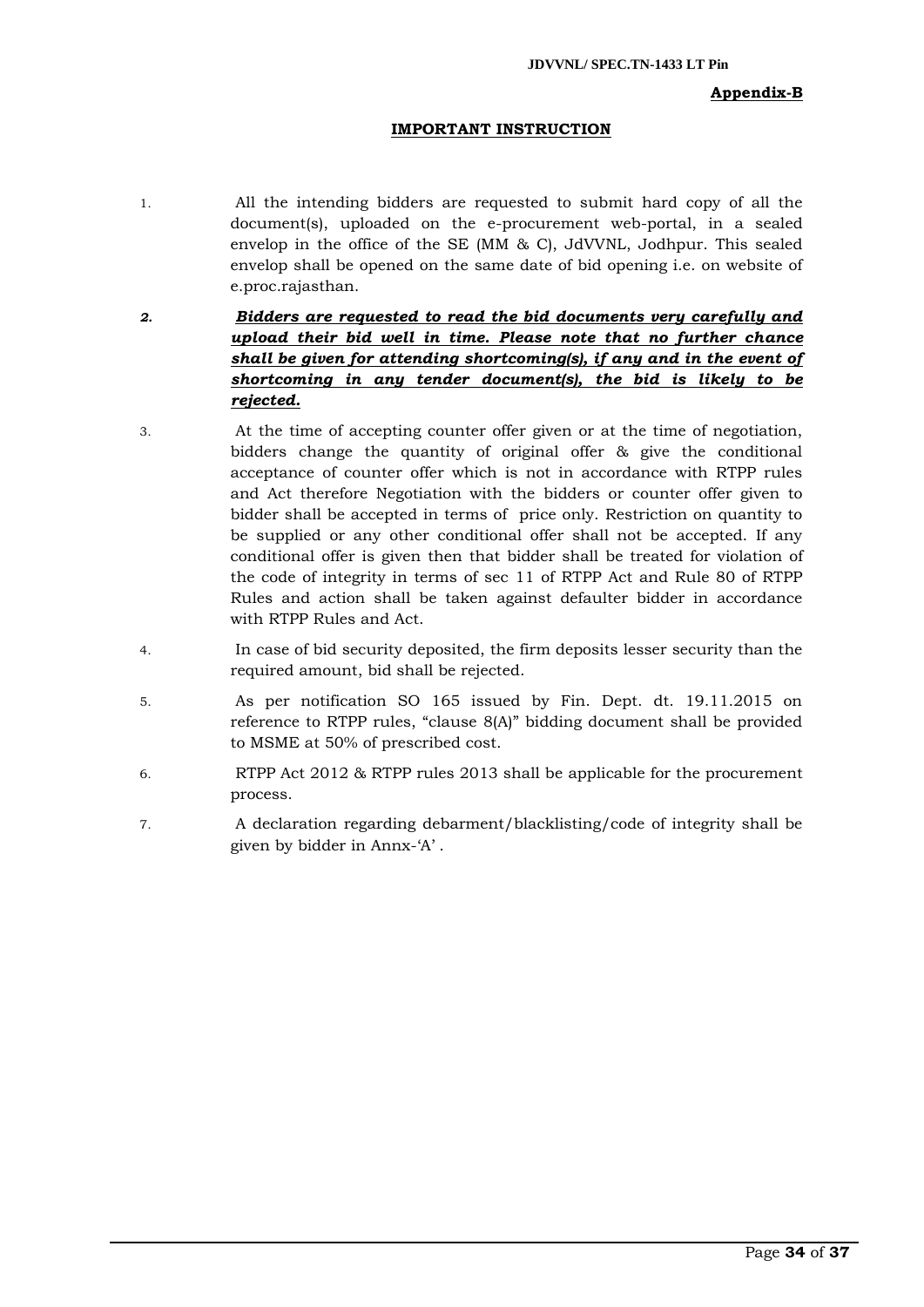# **ANNEXURE-A**

# **SELF ATTESTED UNDERTAKING TO BE GIVEN ON FIRM'S LETTER HEAD**

 **We, the undersigned declare that:**

- **1. Our firm, its affiliates of subsidiaries including any subcontractor or suppliers for any part of the contract have not debarred by the state government or the procuring entity or a regulatory authority under any applicable law.**
- **2. We declare that we have complied with and shall continue to comply with the provision of the code of integrity including conflict of interest as specified for bidders in the RTPP Act 2012, RTPP Rules 2013 and the bidding document during the procurement process and execution of contract till completion of all our obligation under contract.**

**Firm's Name Seal & Signature**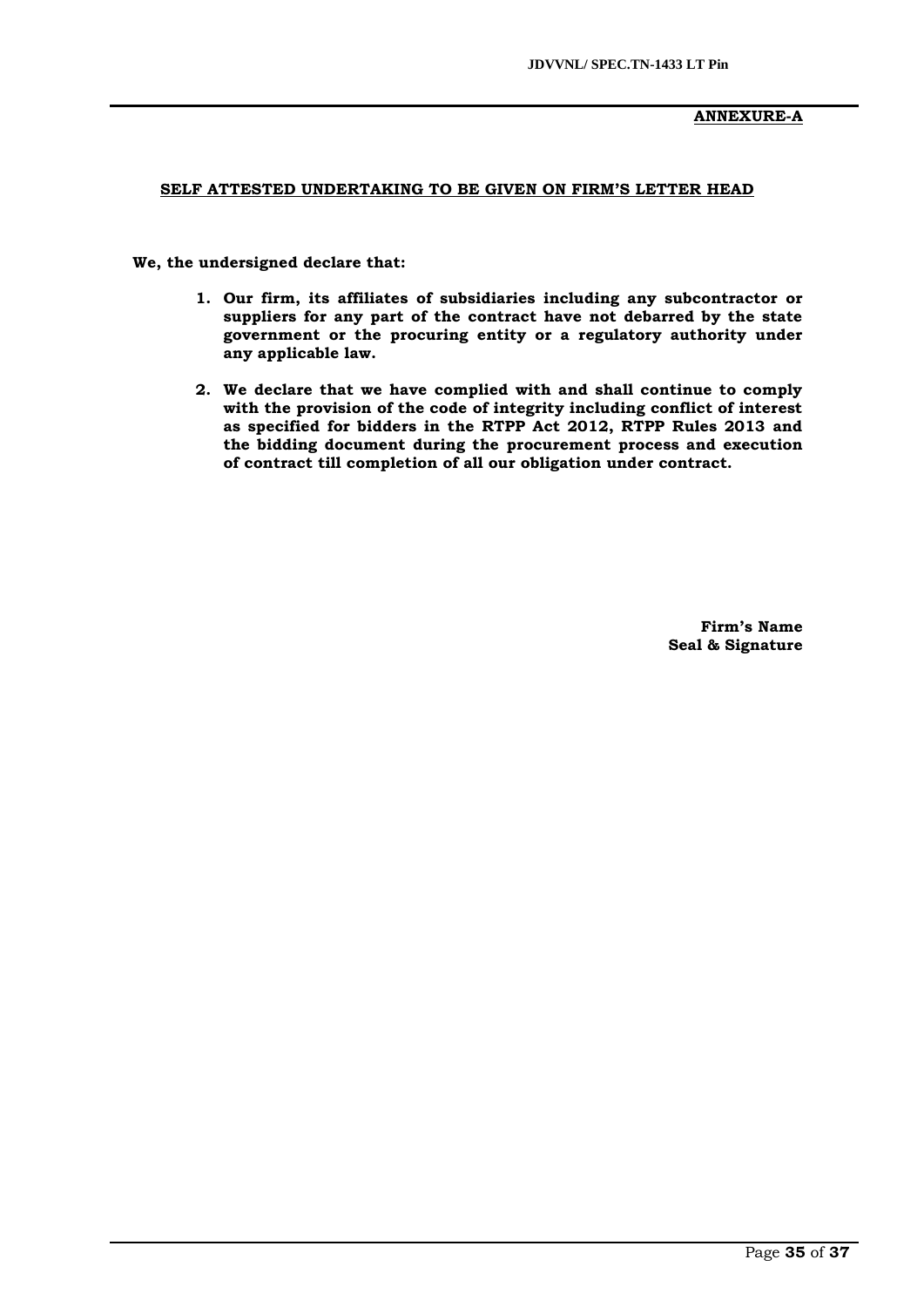#### **ANNEXURE-I**

# **UNDERTAKING FOR CA CERTIFICATE (TO BE FURNISHED ON NON-JUDICIAL STAMP WORTH Rs.100/- & DULY NOTARIZED)**

I/WE UNDERTAKE THAT THE CA CERTIFICATE SUBMITTED AS PER THE REQUIREMENT OF PRE-QUALIFICATION REQUIREMENTS, FOR ADJUDGING THE PAST SUPPLIES ,UNDER THE SUBJECT TENDER, TN-\_**\_\_\_\_\_\_\_\_\_\_\_** , IS CORRECT AND I, UNDERSIGNED WILL BE SOLELY RESPONSIBLE FOR ANY DEVAITION/ DISCREPANCY/ IN-CORRECT INFORMATION , IF EVER NOTICED IN THE CA CERTIFICATE.

FURHER, IN CASE, IF ANY DEVAITION/DISCREPANCY/IN-CORRECT INFORMATION IS NOTICED IN THE CA CERTIFICATE FURNISHED WITH THE BID, AT ANY STAGE DURING PROCESSING/ CURRENCY OF TENDER, DISCOM CAN TAKE THE ACTION AGAINST THE FIRM M/s\_\_\_\_\_\_\_\_\_\_\_\_\_\_\_\_\_\_\_\_\_\_\_\_\_\_\_\_\_\_\_\_\_\_\_\_\_\_\_\_\_\_\_\_\_\_\_\_\_\_\_\_\_\_\_\_\_\_\_\_\_\_\_\_\_\_\_\_\_\_\_\_\_\_\_\_\_\_\_\_\_\_\_\_\_

AS PER THE RULES & REGULATIONS.

 **(SIGNATURE)** NAME & DESIGNATION WITH SEAL OF THE BIDDER